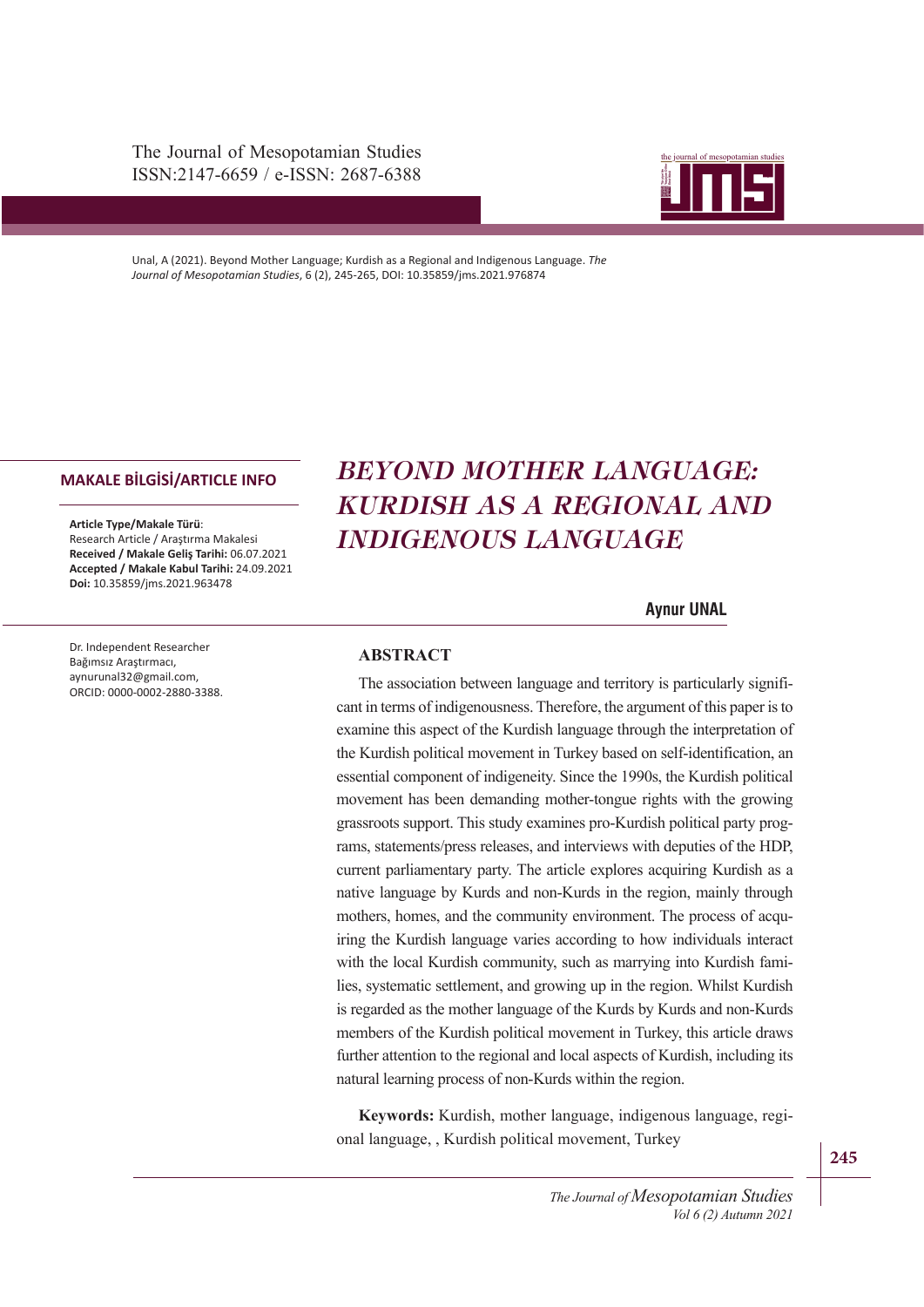#### **Anadilin Ötesinde: Bölgesel ve Yerli Bir Dil Olarak Kürtçe**

## **ÖZ**

Dil ve bölge arasındaki ilişki özellikle yerlilik kavramı açısından kritik bir önem teşkil etmektedir. Dolayısıyla, bu makalenin argümanı, Kürt dilinin bu yönünü yerliliğin temel bir bileşeni olan öz-tanımlama presibine dayalı olarak Türkiye'deki Kürt siyasi hareketinin yorumu aracılığıyla incelemektir. 1990'lardan bu yana Kürt siyasi hareketi artan taban desteği ile anadil haklarını talep ediyor. Bu çalışmada Kürt haklarının tanıması doğrultusunda siyaset yapan siyasi parti programları, açıklamalar/ basın açıklamaları ve mevcut meclis partisi HDP milletvekilleriyle yapılan görüşmeler incelenmektedir. Makale, anne, ev ve toplum ortamının bölgedeki Kürtler ve Kürt olmayanlar tarafından Kürtçe'nin anadil olarak edinilmesindekı rolünü araştırıyor. Kürt dilini edinme süreci, bireylerin Kürt aileleriyle evlenme, sistematik yerleşme ve bölgede büyüme gibi yerel Kürt toplumuyla nasıl etkileşime girdiğine göre değişmektedir. Kürtçe, Kürtler ve Türkiye'deki Kürt siyasi hareketinin Kürt olmayan üyeleri tarafından Kürtlerin ana dili olarak kabul edilirken, buna ek olarak, bu makale daha çok Kürtçe'nin bölgesel ve yerel bir dil olmasına ve bölgedeki Kürt olmayanların da Kürtçeyi doğal öğrenme sürecine dikkat çekmektedir.

**Anahtar Kelimeler:** Kürtçe, anadil, yerli dil, bölgesel dil, Kürt siyasi hareketi, Türkiye

## **Ji Zimanê Dayîkê Wêdetir: Kurdî Wekî Zimanekî Herêmî û Xwecih**

## **Kurte**

Peywendîya di navbera ziman û herêmê de xisûsen di peywenda çemka xwecihîbûnê de giringiyeke xwe ya hesas heye. Loma armanca vê gotarê ew e ku hêla xwecihîbûna Kurdî, li ser esasê xwepênasekirinê ku yek ji pêkarên yekûna xwecihiyê ye digel şiroveya tevgera siyasî ya Kurd a li Tirkiyê vekole. Ji salên 1990î û pê ve ye ku tevgera siyasî ya Kurd digel piştgiriyeke xurt a girseya xwe talebkarê mafên zimanê dayîkê ye. Di vê xebatê de li dor peywenda nasîna mafên Kurdan, bername û daxuyaniyên hizbên sîyasî yên çalak û hevdîtinên bi parlemanterên HDP re hatine nirxandin. Gotar li ser rola dayîk, mal û civakê di bidestxistina zimanê dayîkê (Kurdî) de radiweste ku gelo vê rolê çi karîgerî li Kurd an kesên ne Kurd ên li herêmê kiriye. Pêvajoya bidestxistina zimanê Kurdî, li gorî çend pêkarên peywendîdanînê ya bi Kurdan re ji hev cuda dibe ku ev jî zewicîna bi malbatên Kurd re, bicihbûna sîstematîk a li herêmê û avakirina derdoreke fireh a li herêmê ye. Kurdî li cem Kurdan û li cem kesayetên ne Kurd ên di nav tevgera sîyasî ya Kurdan de weku zimanê dayîkê tê pejirandin. Ji vê yekê wêdetir ev gotar balê dikêşe ser wê yekê ku digel Kurdî zimanekî xwecih ya herêmî be jî kesên ne Kurd ên li herêmê bi awayekî siruştî û hêsan fêrê wê dibin.

**Keywords:** Kurdî, Zimanê Dayîkê, Zimanê Xwecih, Zimanê Herêmî, Tevgera Sîyasî ya Kurd, Tirkiye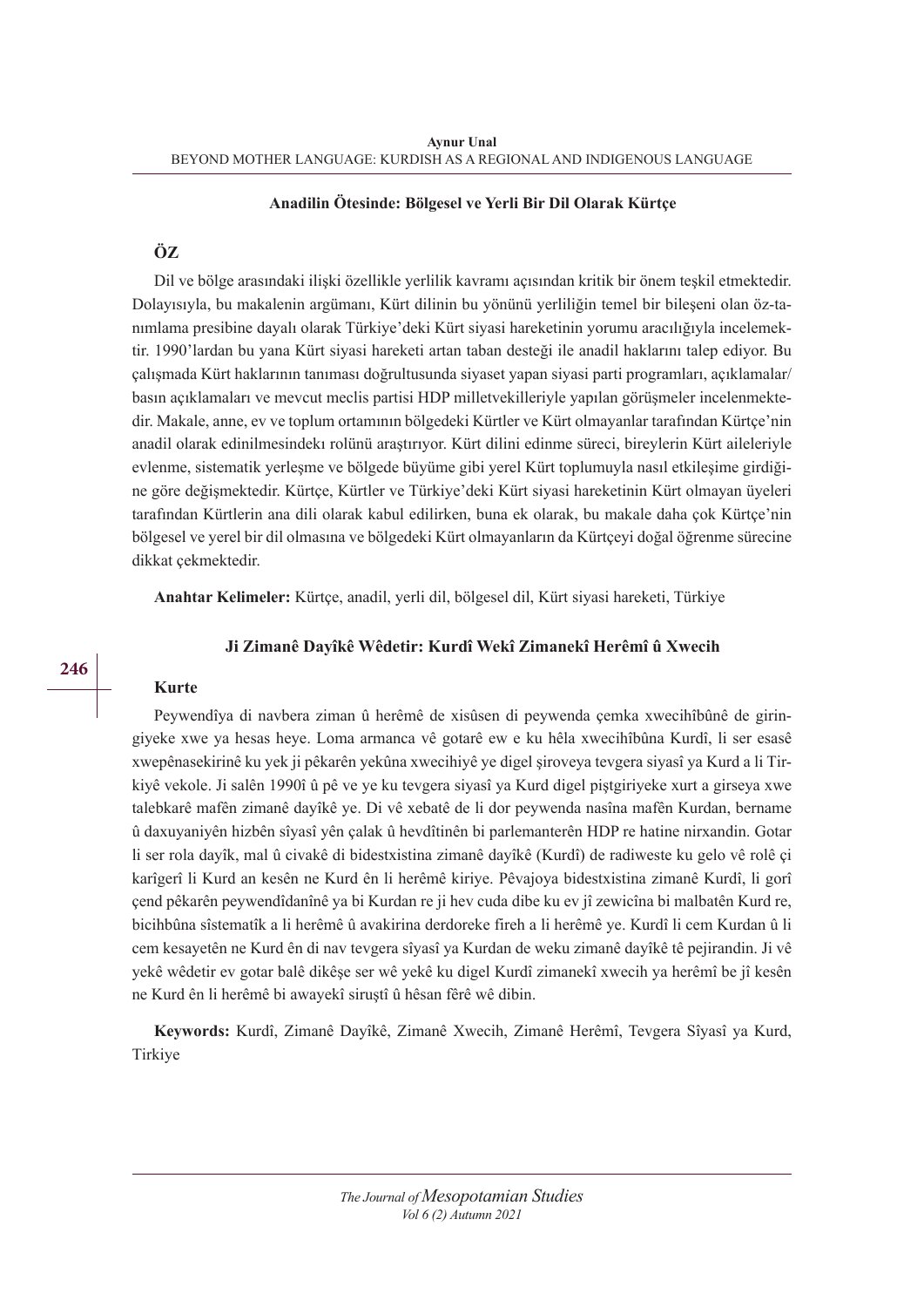#### **Introduction**

In this paper, I analyze the significance of language-territory relationships in the discourse about Kurdishness. The research reported here is a part of an interdisciplinary empirical study conducted to explore the indigeneity concept within the discourse about Kurdishness formed by the Kurdish political movement in Turkey. The struggle of the Kurds (for over a century) and other indigenous peoples of the Middle East have received very little scholarly attention in terms of their indigenous identity. Alkadry (2002) argues that the deliberate practice of undermining the notion of indigenous people of the Middle East led to the emergence of artificial nation-states, which created challenges for the democratization process in the region.

The growing body of literature devoted to Kurdish studies suggests a distinct Kurdish community within their various host countries (Turkey, Iraq, Iran, Syria). They have their own language, traditions, customs, and history concerning the region known as Kurdistan. They have also experienced oppression, denial of their identity, assimilation policies and marginalization within the states in which they are living (Houston, 2009;Onar et al., 2014; Harris, 2008; Hassanpour, 1999). Although ethnic identity, a distinct language, culture and the idea of a homeland have always been part of the Kurdish struggle for self-determination, the Kurdish political movement has been almost invisible in the international arena when it comes to the concept of indigeneity. As such, the study examined the Kurdish political movement in Turkey through the lens of indigeneity related themes: self-identification, language/culture, homeland, and self-determination claim to contribute the field has had limited attention.

The limited visibility of the Kurdish political movement in this sense and the question of who has indigenous status has also been one of the main concerns of global indigenous rights movements that emerged in the late 1960s, also of expanding indigenous studies. As indigenous peoples have been a subject for various scholars, international organizations, civil society and indigenous peoples themselves, indigeneity discourse has emerged along with identity consciousness and political awareness (Barcham, 2000). Indeed, the differences between ethnic minorities and indigenous peoples have been a fundamental argument for scholars and international institutions. Although the concepts of ethnicity and indigeneity are still contested (Guenther et al., 2006), studies argue that they are distinct concepts and that indigenous peoples require exclusive rights (Trigger and Dalley, 2007).

Since the turn of the 1990s, when indigenous peoples and minorities started to be distinguished from each other, indigenous issues and rights have gained wider recognition on world political stages and in international agreements. However, it is imperative to state that "indigeneity is defined differently in different countries. For example, New Zealand has a relatively liberal definition that accepts the multiformity of the Maori culture. The basis of definitions is also in bloodline or indigenous languages (Sarivaara et al., 2013:376).

Contrary to modernist nationalism scholars, primordialist nationalism scholars suggest that the link between language and nationality dates to ancient times: "In Ancient Greece, those who did not speak Greek were labelled barbarians" (Hobsbawm, 1992: 51), while in Biblical times, there was talk of: "Holy people, Holy land, Holy language" (Fishman, 1972: 44). While the language is one of the core components of a nation and its national identity, this paper is particularly concerned with the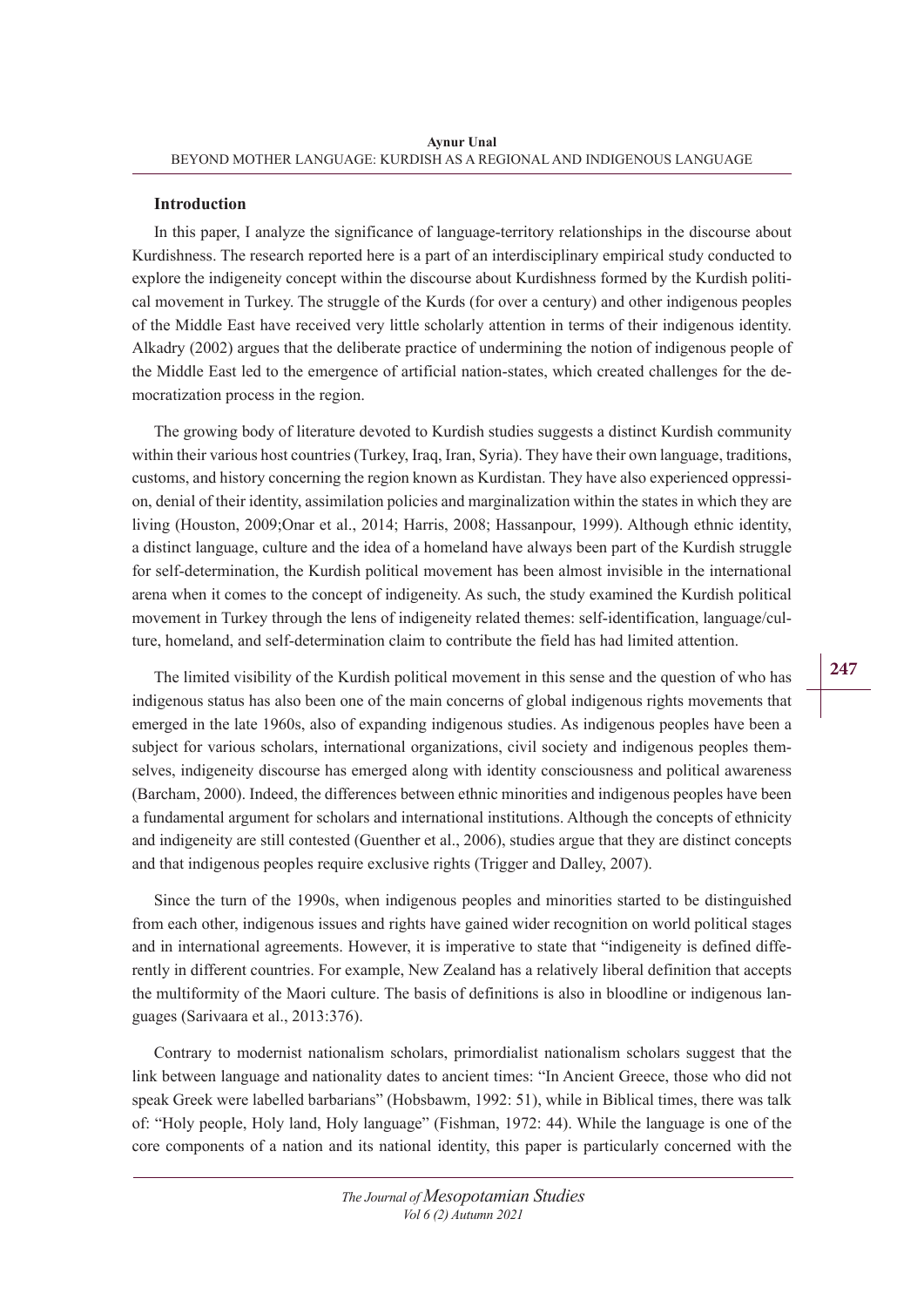indigenous aspect of language. Toyosi Olugbenga Samson Owolabi and Nahimah Ajikanle Nurudeen (2020) defines indigenous languages as home languages; they carry the people's knowledge, culture, and identity. And more specifically, "An indigenous language is a language native to a region and spoken by indigenous people" (p.34). In this line of thought, the below map, which is a work of the leading scholar in Kurdish studies, Amir Hassanpour, shows the language and ancestral territory link in the Kurdishness case.



Figure 1. Map of language varieties spoken by the Kurds

**Source: Eppler and Benedikt (2017) A perceptual dialectological approach to linguistic variation and spatial analysis of Kurdish varieties, p.111.** 

This map also emphasizes that Kurdish is a local/regional language as well as an indigenous language; the Kurdish populated regions shown on the map are designated as the Kurdish historical, social, and cultural homeland. Although Kurdish is one of the first and second languages to be acquired in the region, it has been unrecognized and denied since the establishment of the Turkish state. More interestingly, through the assimilation practices of the state, it has also become the language of people who immigrated from the Western part of the state. This paper's initial intention is to discuss the survival of Kurdish as an indigenous language by analyzing the discourse about Kurdishness constituted through pro-Kurdish political programs, statements and semi-structured interviews with the deputies of the Peoples' Democratic Party (HDP). Therefore, based on self-identification, the concept of internal colonization and the Discourse-Historical Approach (DHA) in Critical Discourse Studies (CDS) are employed to analyze the discourse. The DHA has been an effective tool in this research to examine the Kurdish language from social, political, and historical perspectives. It was used to investigate how social actors, events, processes, and phenomena are identified, named, and characterized as the nomination and predication discourse strategies in Kurdishness.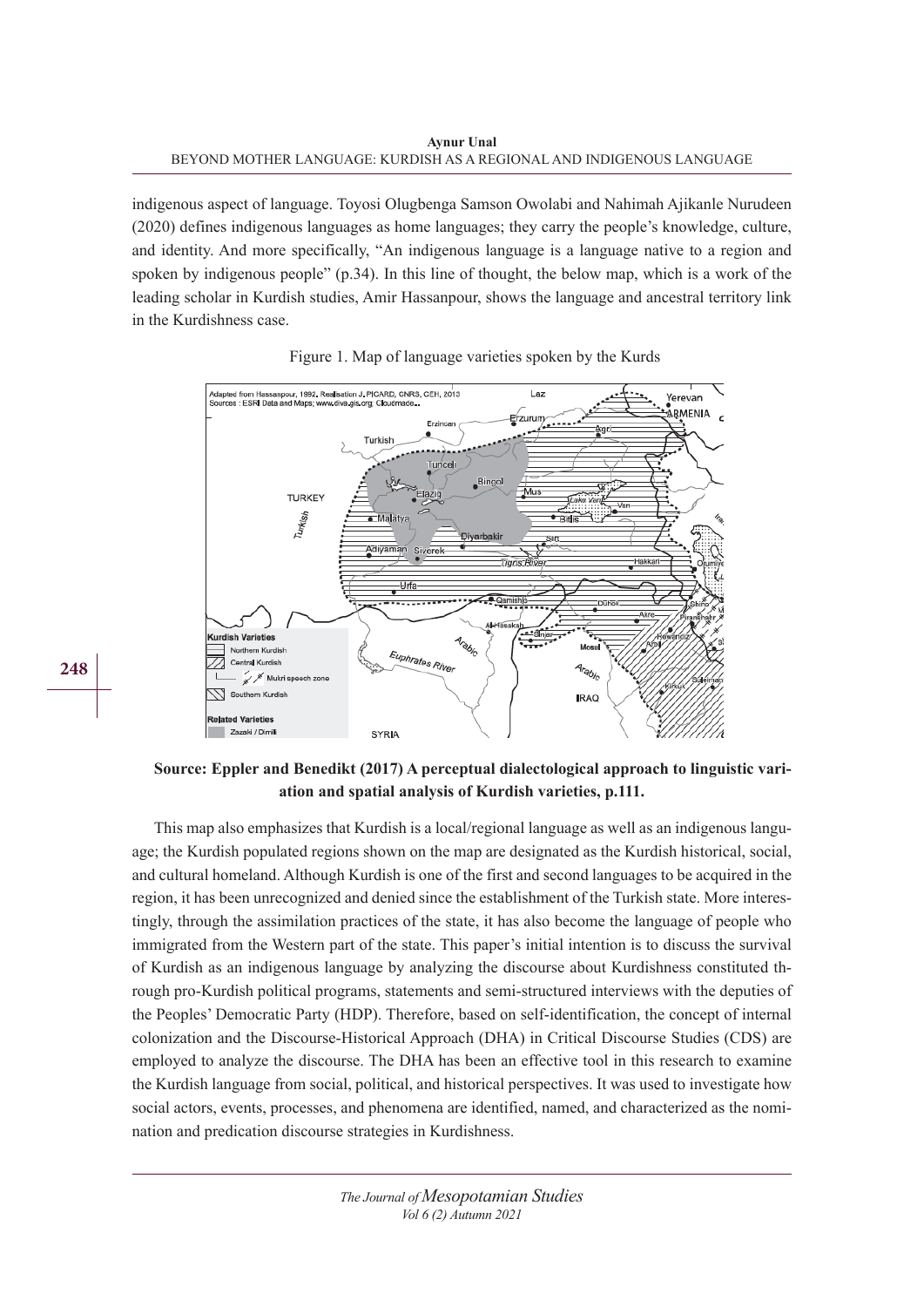#### **1. Background: Indigenousness, Language, and Territory Interrelations**

Indigenous peoples can claim minority rights under international law due to their distinct language, culture, and beliefs; they also have specific rights under special international laws and regulations. These include the Indigenous and Tribal Peoples Convention, 1989 (No. 169) and the Indigenous and Tribal Populations Convention, 1957 (No. 107), which the International Labour Organisation introduced (ILO) and, more recently, the United Nations Declaration on the Rights of Indigenous Peoples (UNDRIP), 2007. According to ILO Convention 1989 (No. 169), land right is the most significant right:'lands where indigenous and tribal peoples have lived over time, and which they have used and managed according to their traditional practices. These are the lands of their ancestors and which they hope to pass on to future generations. It might, in some cases, include lands which have been recently lost' (ILO Convention on Indigenous and Tribal Peoples 1989 (No. 169) cited in MacKay 2002:17).

Collective rights for indigenous peoples are based on the right to self-determination, which includes their own institutions and cultural rights. In particular, Article 13(1) of the UN Declaration on the Rights of Indigenous Peoples (UNDRIP) addresses indigenous languages that follow: 'Indigenous peoples have the right to revitalize, use, develop and transmit to future generations their histories, languages, oral traditions, philosophies, writing systems and literature, and to designate and retain their own names for communities, places and persons' (Quattrini, 2019: 11). Although no extensive data are addressing all those heterogeneous states, in this study, a reasonable number of data show that native peoples within nation-states either are denied or have minimal those granted rights.

As stated earlier, the definition of indigenousness or self-determination may vary from region to region; however, below self-definition of indigenous language indicates fundamental similarities. Since the entire research was carried out based on self-identification, which is one of the main principles of indigenousness, it is essential to clarify what it is meant by indigenous language. The Native people of Alaska explained the relationship between territory and language/culture.

While there are special meanings that are sometimes used to distinguish between "indigenous languages" and "heritage languages," the terms are used interchangeably in this document to refer to languages that originated in the particular region in which they are used (indigenous) and are the embodiment of the cultural heritage of that region. (Alaska Native Knowledge Network, 2001)

Minnie Degawan, a Kankanaey Igorot from the Cordillera in the Philippines, also points out the significance of indigenous languages. She states:

For indigenous peoples, languages not only identify their origin or membership in a community, but they also carry the ethical values of their ancestors. These indigenous knowledge systems make them one with the land and are crucial to their survival and the hopes and aspiration of their youth. (Degawan, 2019).

As such, it can be advantageous to integrate an official perspective into language definition in another region. There are four categories of non-dominant languages that, according to the Culture and Education Committee (CULT) of the European Parliament, excludes lesser used state languages like Irish and Luxembourgish: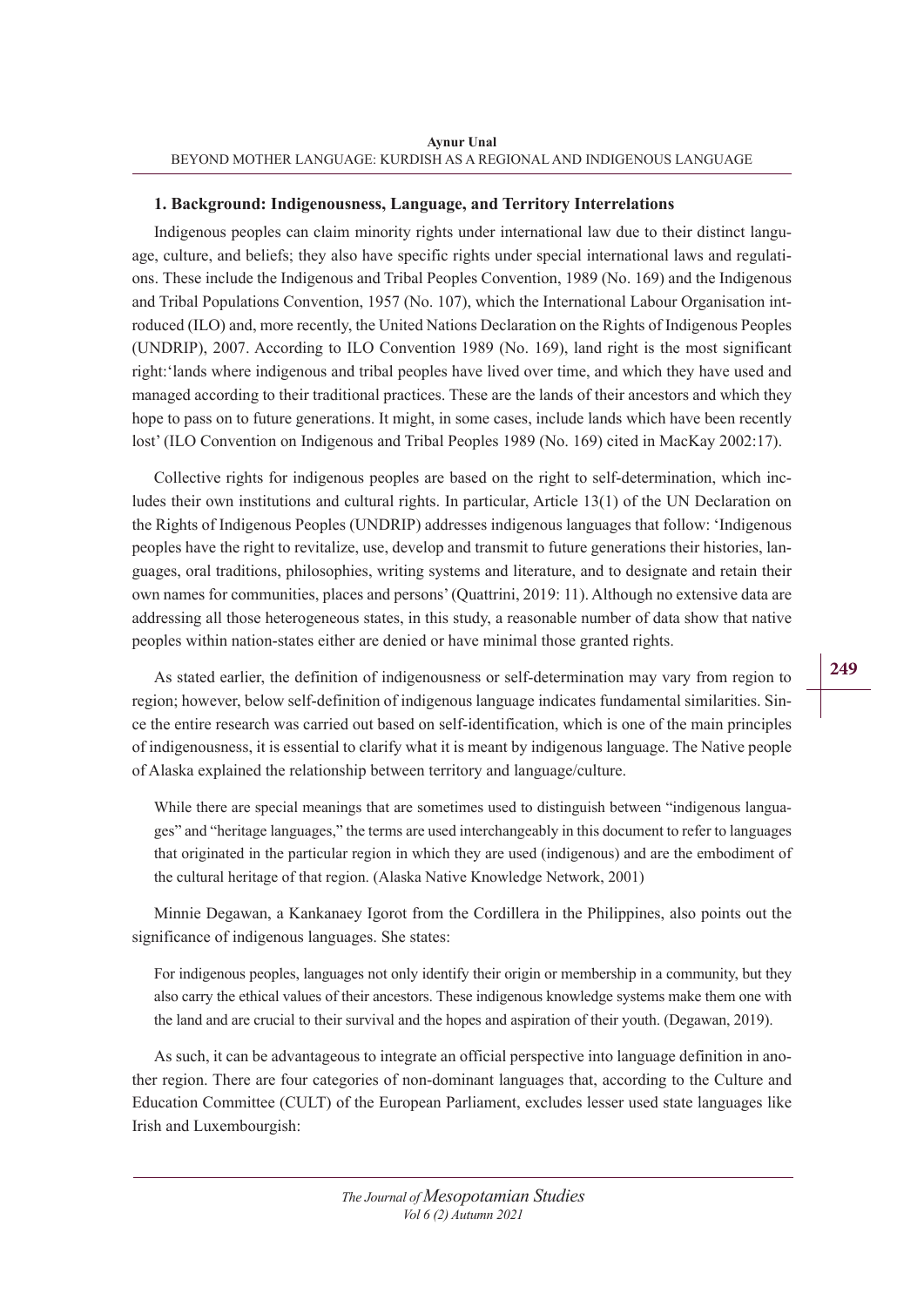- autochtonous languages: indigenous languages without state-language status (stateless languages like Breton in France);
- autochtonous cross border languages: indigenous languages spoken in more than one state without state-language status: North Sami spoken in Sweden and Finland;
- cross-border languages that are autochthonous minority language in one state and a state language on the other side of the border (German in Poland);
- non-territorial languages, such as Romani or Yiddish, do not belong to one specific territory or state (Pasikowska-Schnass, 2017:7).

The Council of Europe, Language and Policy Division also points out the distinction between regional, minority and migrant languages through the territory and language link: "The term regional or minority languages are used to refer to indigenous languages traditionally used by a minority group over a long period within a country, to non-territorial languages (e.g. Romani) and sign languages". The term "migrant languages" is used to refer to the mother tongues of migrant children(Council of Europe, 2009:3).

However, because of its importance, as I have mentioned several times before, self-definition is the main subject of the concept of indigenousness. While the European Union uses minority and indigenous languages in the same sense and draws attention to the homeland, the example of Uyghurs in China can distinguish between minority and indigenous languages. The official PRC state policies and rhetoric refer to Uygurs as a minority nationality and the Uygur language as a minority language. As Beckett and MacPherson (2005) state: "The Uygur people, however, think of themselves as Indigenous people and their language as an Indigenous language-one of the native languages of Xinjiang. The Chinese population transfer policy and practice caused the language to become a minority language (p.304)."

It appears that both self-definition of indigenous language by indigenous persons from different regions emphasize the relationship between language and region/homeland. Despite oppression, indigenous languages that have survived for centuries and passed down from generation to generation are in danger of extinction. It is estimated that at least 40% of the 7,000 languages spoken around the world are endangered. Despite the difficult nature of finding accurate data, it is widely agreed that indigenous languages are particularly vulnerable because many of them are not taught at schools or used in the public domains (UNESCO, 2021).

The systematic practice of nation-states that the main reason for the extinction of indigenous and minority languages is discussed by prominent scholars such as Tove Skutnabb-Kangass (2005) and Johannes Morsink (1999). Both scholars point out how linguistic genocide was introduced as a central part of cultural genocide in the first version of the 1948 International Convention for the Prevention and Punishment of the Crime of Genocide. Specifically, Article III defines cultural genocide as;

Any deliberate act committed with intent to destroy the language, religion or culture of a national, racial or religious group on the grounds of national or racial origin or religious belief, such as prohibiting the use of the language of the group in daily intercourse or in schools, or the printing and circulation of publications in the language of the group (Skutnabb –Kangas, 2005:653).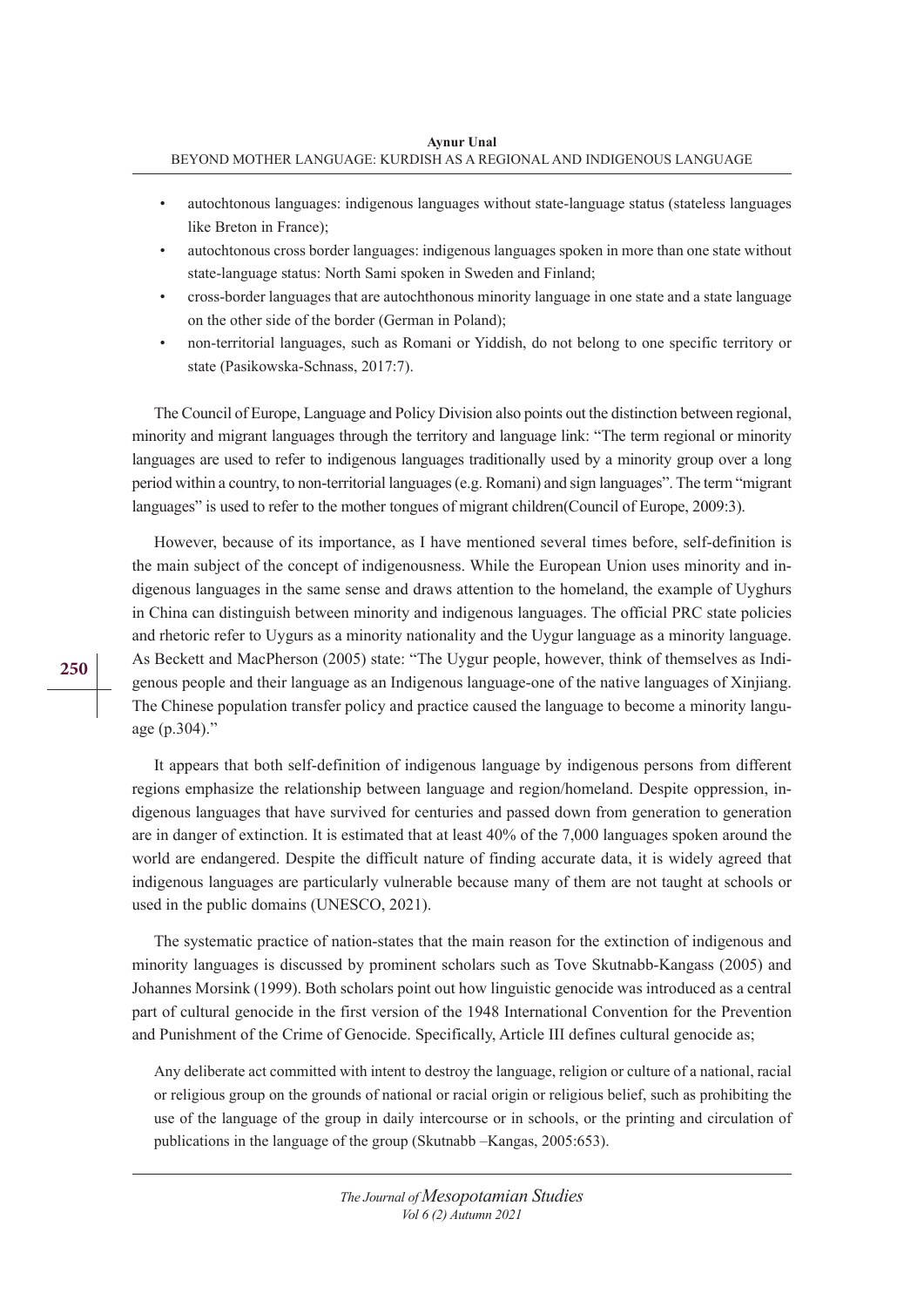However, as a result of against votes of 16 member states, including Great Britain, the United States and Denmark, Article III on the cultural and linguistic genocide clause was not included in the convention. Skutnabb –Kangas (2005) suggests that states' repression of language is practiced directly or indirectly. While those who spoke formerly oppressed or banned languages were subject to corporal punishment, humiliation or even fined, oppression took different forms over time.

The Kurds are also among those nations face policies of ethnocide and linguicide since the establishment of the Republic of Turkey (Zeydanlıoğlu, 2012). Tove Skutnabb-Kangas and Sertaç Bucak (1995) also point out, "To kill a language, you have to either kill the individuals speaking it or make these individuals change their mother tongue. Turkey tries to change the mothertongue of the Kurds and make Turkish their mother tongue" (p.362). As Billing points out as well, " the Turkish government officially denies that its Kurdish citizens are Kurds and that there is the existence of the Kurdish language: the Kurds really are 'mountain Turks', who have forgotten their native, Turkish tongue" (1995:34). Here, referring to the Turkish state's language policies is vital in relation to Billig's argument. That indicates a direct link between the hegemony of states and their official language strategy. While host nation-states in the region either do not recognize the Kurdish language or claim it is a distorted version of their language, Hassanpour (1992) emphasizes the strength of Kurdish by stating, "in terms of numerical strength, the Kurdish language ranks 40th among the several thousand languages of the world" (p. xxvi). In spite of all systemic oppression, it is evident that Kurdish has retained its strength.

Given the scholarly contribution , Kurdish will be examined beyond its role as a mother tongue, with its relationship to a concept of homeland as a place of home and local language. Whilst the notion of a "mother language" is commonly referred to for native languages, Kroon (2003) suggested "home language" for language acquisition since the mother is not the only individual with an influence on language learning in the home environment. That point becomes significant when acquiring native languages before getting into the mainstream education system, which is different from the mother's native language.

Moreover, the second important aspect of Kurdish is its identification as "the second native language" by those who are non-Kurd and were born and grew up in the Kurdish region. According to Field (2011), there are many possible scenarios or routes for cultivating community-wide or societal bilingualism. Often how a language is learned determines how it will be used in a community. It is possible to acquire languages sequentially, consecutively, or successively (in succession). It may also be possible to acquire them roughly at the same time, which is called simultaneous acquisition. He then suggests to native bilingualism: "When the languages are acquired simultaneously, there is no obvious demarcation line between NL and SL. Both languages are learned natively, so a more accurate term for a speaker who has learned he languages in this manner may be native bilingual (p.35)". In the light of Field's work, native bilingualism in Kurds' case is significant in this sense since it indicates the multiculturalism of the region. Additionally, as will be discussed later, the local and established characteristics of Kurdish in the region also paved the way for it to become the language of Turkish settlers.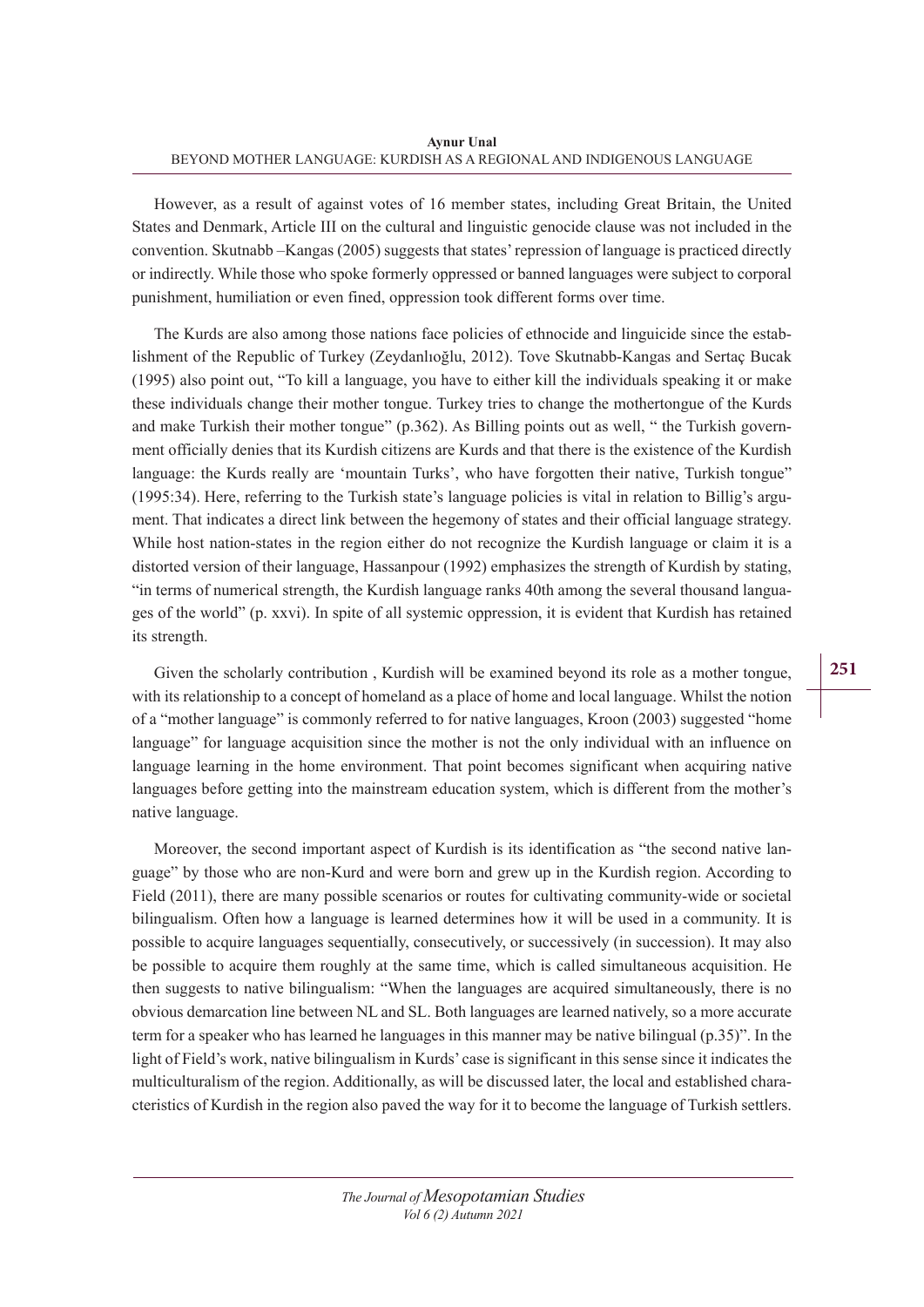#### **2. Methodology**

Multiple methods were used to conduct the study: a. conducting semi-structured interviews with twenty deputies of the HDP. b. analysis of the party program and rules of the pro-Kurdish parties from 1990 to the current parliamentary representative, HDP, c. analyzing press releases and statements regarding Kurdish matters by the two parties, the Peace and Democracy Party (BDP) and the HDP. Field observation, including the HDP's parliamentary group meetings, a general congress, and visits to Ankara headquarters, also contributed valuable aspects to the research. The emerging Kurdish political movement of the 1990s and Turkey's negotiations to enter the European Union were instrumental in developing a pluralistic Kurdish political identity in Turkey, according to Tekdemir (2018). 'The agonistic relation between Kurdish sub-identities can be conceptualized in terms of 'many Kurdishness' (p.30)distinguished between the advanced-modern Kurdish (sh) liberal identity, the traditional Kurdish(sh) Islamic identity, and the pragmatic-opportunistic Kurdish hybrid identity. In this paper, I emphasize that the focus has been on parliamentary politics of the Kurdish political movement since the 1990s, built on grassroots support.

Considering the similar experiences Kurdish people have within their host countries with indigenous peoples in general, this article investigates the indigenous aspect of the Kurdish language through a study of the Kurdish political movement in Turkey. In the 1990s, the Kurdish political movement in Turkey entered a new era marked by the emergence of various political parties after the PKK turned to guerrilla warfare against the Turkish military in 1984.

The first pro-Kurdish political party, the People's Labour Party (HEP), was founded in 1990 with the participation of Turkish socialists (Gunes 2012). Following this, the DEP emerged in 1993, the successor party to the HEP (Watts 2010; O'Connor 2017). The People's Democracy Party (HADEP), founded in 1995, was regarded as a pro-Kurdish party. The party participated in the elections of 1995 and won 22% of the votes in the east and southeast Turkey, the majority populated Kurdish region. Accordingly, four more pro-Kurdish parties have been formed along the same ideological lines that demand the fundamental rights of Kurds and other unrecognized ethnic and religious groups.

|            | <b>DEHAP</b> Democratic People's Party      | 24 October 1997   19 November 2005      |
|------------|---------------------------------------------|-----------------------------------------|
| DTP        | Democratic Society Party                    | 9 November 2005   11 December 2009      |
| <b>BDP</b> | Peace and Democracy Party 2 May 2008        | 22 April 2014 (merged with HDP)         |
| <b>HDP</b> | Peoples' Democratic Party   15 October 2012 | still active (Source: HDP Europe, 2017) |

Since the 1990s, pro-Kurdish parties have gained extensive grassroots support, mainly in the Kurdish region. Before the June 2015 general election, the pro-Kurdish political parties were unable to pass the 10% electoral threshold (Yegen, 2016). Despite some of them being closed, many members being detained, and some individuals being suspended from political activity, the HDP entered the Turkish parliament in 2015 as the first pro-Kurdish political party.

The obtained data of this research from three types of sources have been analyzed by employing the Discourse Historical Approach (DHA) in Critical Discourse Studies (CDS) to investigate the language territory relations within the discourse on Kurdishness. Using the DHA has enabled me to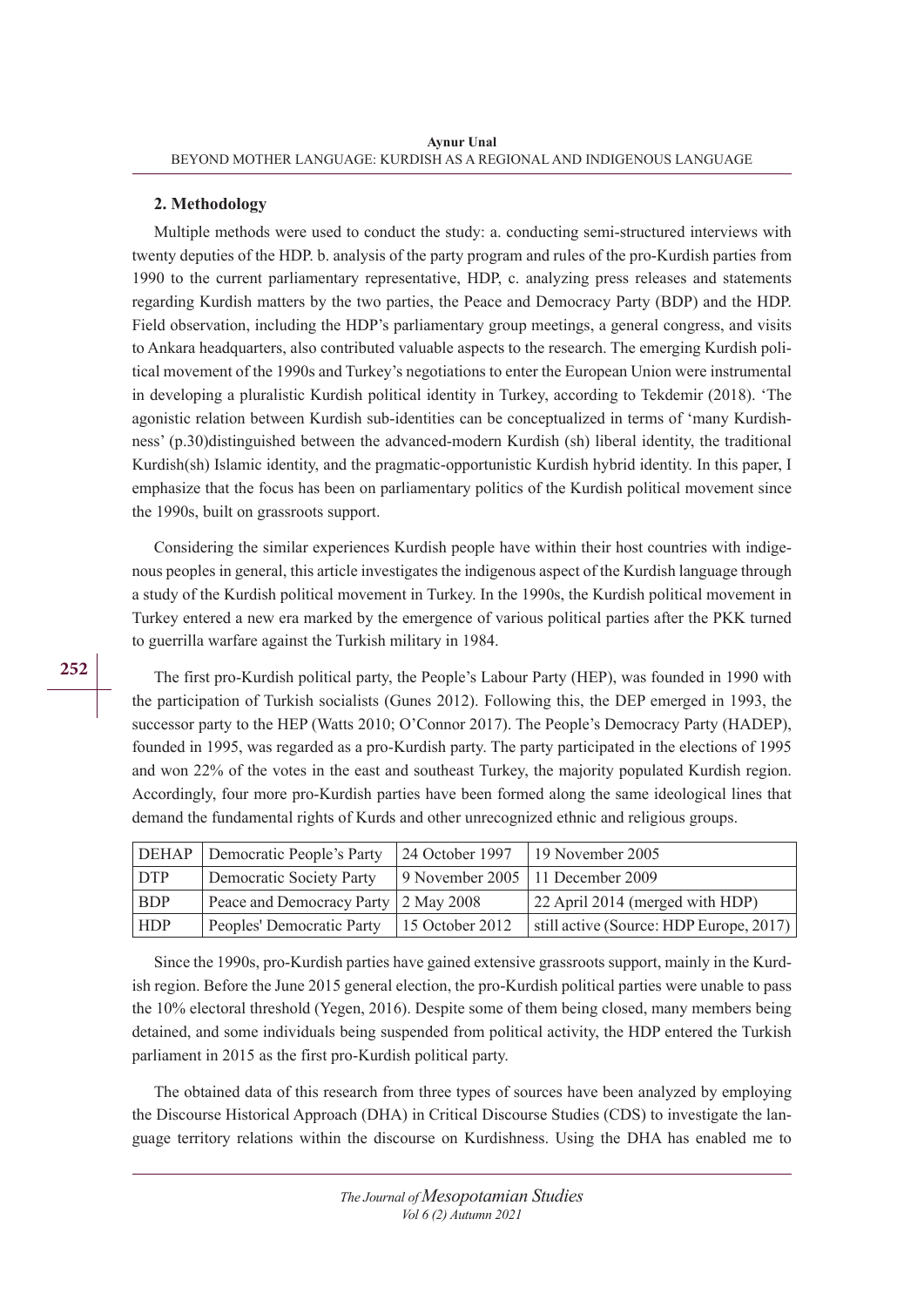analyze dominant nomination and predication discursive strategies (Wodak and Meyer, 2016) and thus explore how social actors, events, processes and phenomena within the discourse on Kurdish are named, identified and characterized. This research has been conducted on a long-standing controversial issue by studying contested concepts such as indigeneity, ethnicity and nationality. Through three types of data, it aims to maintain the central focus of self-identification.

## **3. Theoretical Framework: Internal Colonialism**

There is general agreement that the colonial era had a severe impact on indigenous people in terms of administrative practices, including implementing special laws to segregate, assimilate, and oppress (Kingsbury, 2008). Alpana Roy (2008) argued that colonialism not only massively traumatized colonized nations but also maintained control over them in different ways. For her, "Colonialism does not end, except in a legal sense, as the effects of colonization are enduring for both the colonizers and the colonized" (p. 318). In this sense, indigenous critics of colonial practices is particularly significant.

Whilst this colonial practice towards indigenous people had already been established within the settler colonialism context, it also exists within post-colonial heterogeneous societies toward unrecognized indigenous peoples. Apart from the neo-colonialism concept, which is part of critical postcolonial studies, the analysis of collective identity, mobilization, and resistance in a postcolonial context and the relation to decoloniality has led to the emerging concept of "internal colonialism" (Martins, 2018). The adaptability of the internal colonial idea concerning indigenous matters is not seen as another theory. Instead, it is appropriate to look at indigenous peoples' experiences with states within the same frame of postcolonial theory. Studies of the concept of internal colonialism in the Latin American context suggest, "the exploitation of Indians in certain Latin American countries continued with the *"same characteristics"* after independence" (Hind, 1984:548). In other words, the new governance system of the previously colonized maintained the colonial principles over indigenous peoples. Whilst use of the words of internal colonialism came to light with the civil rights movements in the United States, with the prominent leadership of Malcolm X and Martin Luther King, the concept has been used significantly for indigenous peoples' struggles in the US, Canada, Africa, Australia and Latin America (Hind, 1984; Hics, 2004).

Internal colonialism has appeared within postcolonial and decolonial criticism, and it is relevant to heterogeneous societies where an internal colony is defined. These societies were founded as nation-states by privileging ethnic and religious groups that deny other, pre-existing native communities. This concept, therefore, is seen as a critical perspective to look at indigenous matters. In recent years, ethnographic studies have increased our understanding of indigenous issues, such as culture, identity, land, and the relationship between indigenous and mainstream societies, and helped to offer unique insights into the traditions, cultures, and politics of indigenous peoples. (Hodgson, 2002; Canessa, 2007; De la Cadena, 2010).

Another important point on disadvantaged indigenous people's experiences is the close link between the community's well-being and the preservation of cultural/linguistic identity (McLaughlin et al., 2008). It appears that the disadvantages indigenous peoples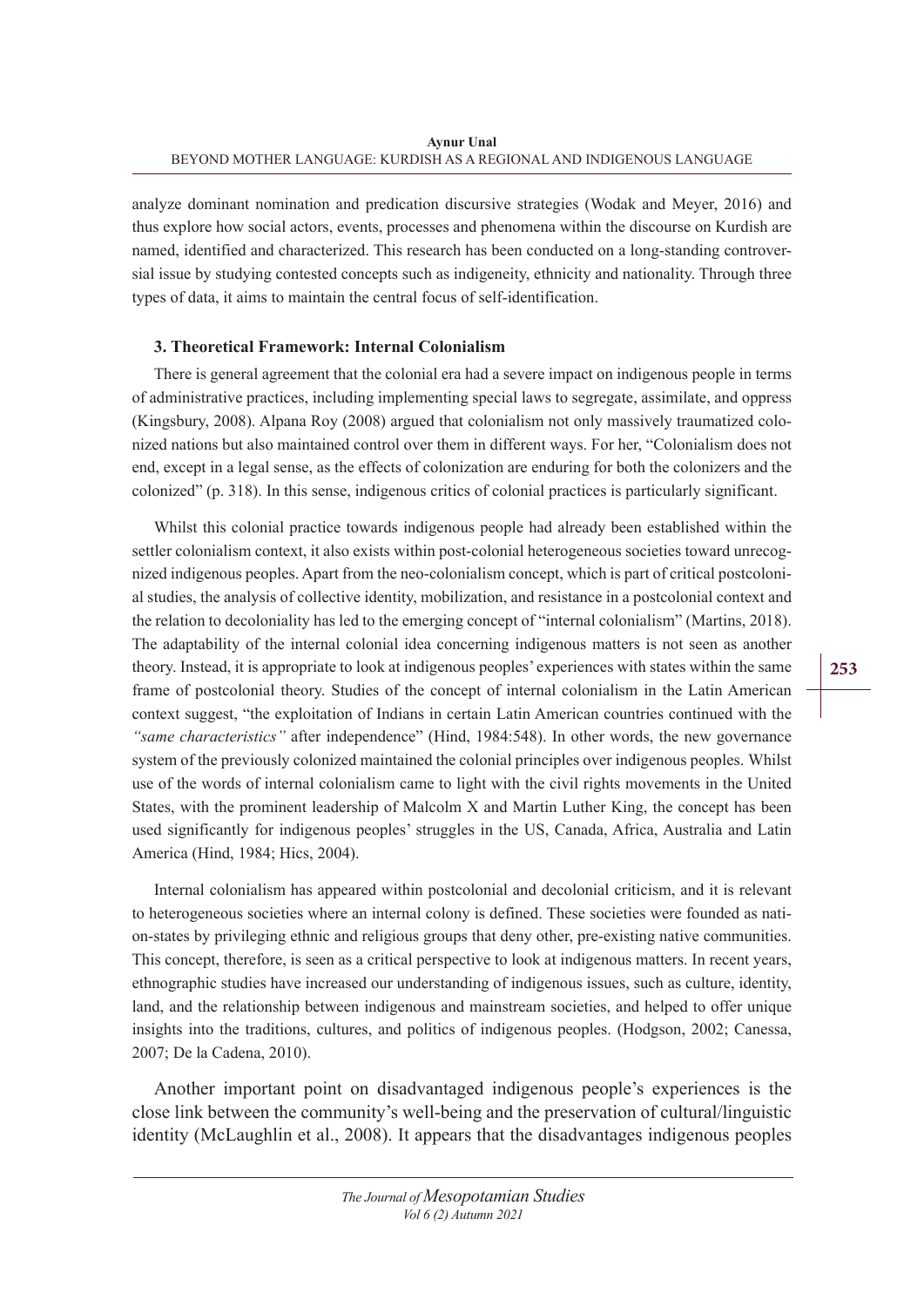had within host states are similar to Turkey's treatment of the Kurds, which reveals characteristics of colonial practice.

To exclude the Kurds from every aspect of the newly founded Republic, the Turkish state implemented various strategies. The immanent one was creating a new constitution after declaring the Republic in 1924, which abolished the previous Constitution of 1921, Article 88 officially stating that "Everyone who lives within the Republic of Turkey, regardless of their religion or ethnicity, is considered a Turk" (Yeğen, 2004:59).Whilst the Turkish constitution went through various changes in 1961 and 1982 after military coups that made subtle changes to this article, the denial of Kurds has remained an integral part of the official ideology.

However, to maintain its accountability, this official ideology also created a way to convince people that this was an unwavering scientific fact: there is no such thing as a Kurdish identity or language. This ideology has been implemented through the Turkish History Thesis and Sun Language Theory, creating a new Turkish history and language based on the denial of the uniqueness of other civilizations and languages. These language and history theses also claimed that the Turkish race is at the root of all other civilizations (Beşikçi, 1977; Xypolia, 2016; Zeydanlioglu, 2012). These colonizer–colonized relations and the role of the Kurdish political movement in Turkey is exemplified in the work of Zeynep Gambetti. Gambetti (2010) looked at significant developments in Diyarbakir, one of the largest cities in the Kurdish region of Turkey, after People's Democracy Party (Turkish: Halkın Demokrasi Partisi, HADEP) won the municipality in 1999, which was a significant success for the Kurdish political movement as it was the first time a pro-Kurdish party was elected as the local authority. Moreover, this noticeable change in Diyarbakir has led to creating tolerant spaces for Kurdish identity and culture that had been oppressed since the establishment of the Turkish Republic.

#### **4.Self-identification of Kurdish in the Discourse on "Kurdishness"**

While addressing the Kurdish language and culture within party programs has remained one of the priorities of pro-Kurdish political parties, there have been some changes from the Kurdistan Workers Party (Kurdish: Partiya Karkerên Kurdistanê, PKK) in 1978 to the present. After the PKK and until the emergence of the Peace and Democracy Party (BDP) in 2008, the Kurds were a prioritized nation when language and culture matters were addressed. The linguistic and cultural rights of other ethnic identities in Turkey have become the central part of pro-Kurdish parties' political agendas since the BDP, later establishing the Peoples' Democratic Party (HDP) in 2012.

The demands of pro-Kurdish political parties were based on equal constitutional recognition, equal rights, education, media, and communication in the mother language. Moreover, the HDP has addressed rights for the Kurdish language and culture from an even broader perspective. That is, the HDP, as the first political party and pro-Kurdish party, recognized the Kurdish issue along with other peoples with different ethnic backgrounds (Tekdemir, 2016).

Table 1 has been constructed using the content of pro-Kurdish party programs, selected statements from the newest pro-Kurdish parties—the BDP and HDP—and interviews conducted with deputies, to illustrate how members of the Kurdish political movement addressed the language and cultural aspects of the discourse on "Kurdishness," from 1984 to 2018.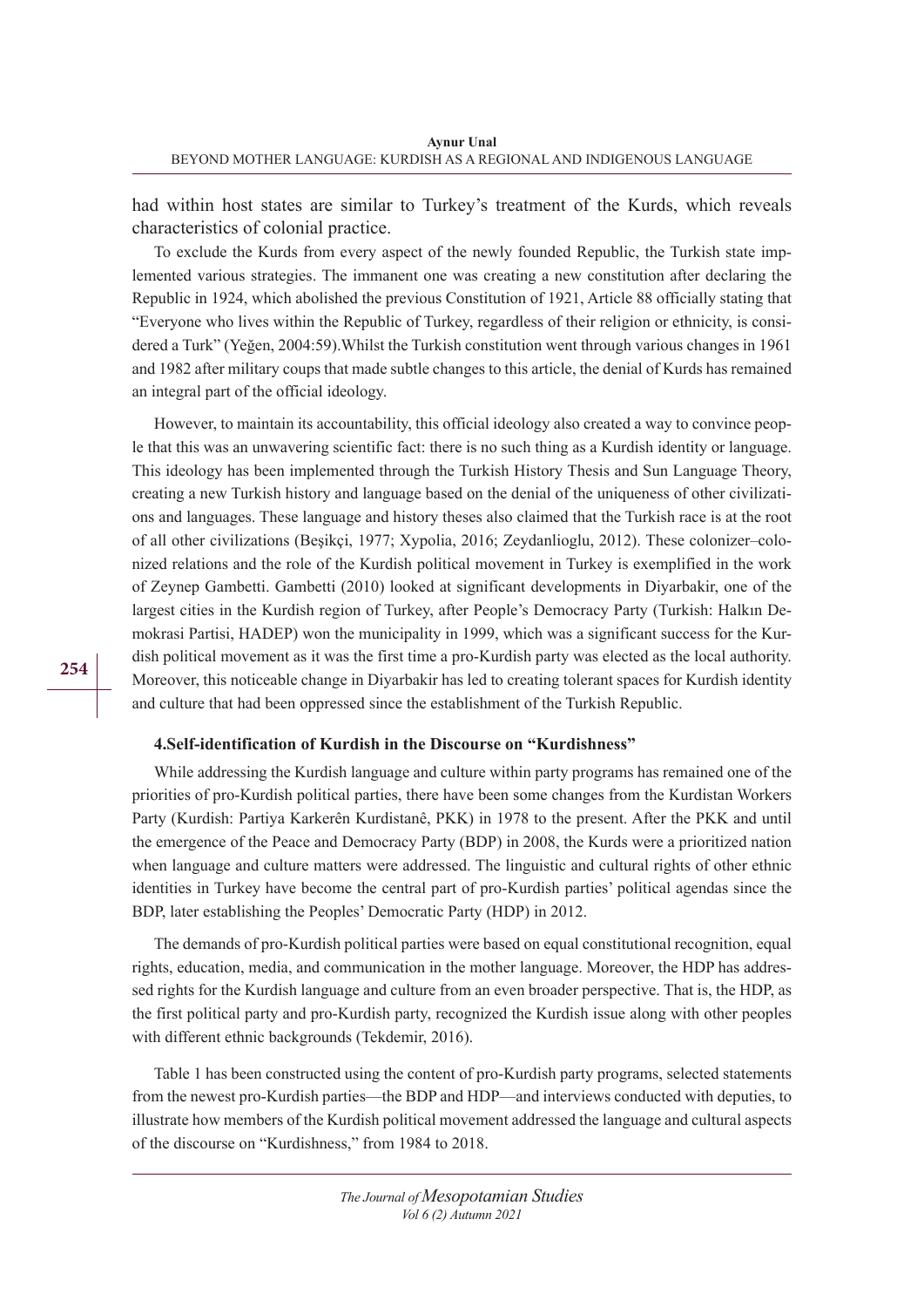| Table 1: Discourse sub-topics on the linguistic and cultural Aspects of "Kurdishness" |  |  |  |
|---------------------------------------------------------------------------------------|--|--|--|
|---------------------------------------------------------------------------------------|--|--|--|

| Genre                             | Topics concerning language and culture in the discourse     |  |
|-----------------------------------|-------------------------------------------------------------|--|
|                                   | about Kurdishness                                           |  |
|                                   |                                                             |  |
|                                   | 1.<br>Underdevelopment of Kurdish language and              |  |
|                                   | culture                                                     |  |
| <b>Party Programmes</b>           | <b>Outsider influence</b><br>۰                              |  |
|                                   | <b>Insider influence</b>                                    |  |
|                                   | 2.<br>Mother language as a fundamental human right          |  |
|                                   | з.<br>Modern Turkish state politics on Kurdish              |  |
|                                   | language and culture                                        |  |
|                                   | 4.<br><b>Education in mother language within all stages</b> |  |
|                                   | 5.<br>Use of Kurdish language in media and                  |  |
|                                   | communication                                               |  |
|                                   | 6.<br>Legal and equal constitutional recognition of         |  |
|                                   | Kurdish                                                     |  |
|                                   | 7.<br>Constitutional identity recognition instead of        |  |
|                                   | <b>Turkish supra-identity</b>                               |  |
|                                   |                                                             |  |
| Party releases from the two       | 1. use of mother language in the public sphere              |  |
| newest pro-Kurdish political      | 2. state response to mother language demands                |  |
| parties (BDP, HDP)                | 3. constitutional recognition                               |  |
|                                   | 4. education in mother language                             |  |
|                                   | 5. education in mother language as a natural right          |  |
|                                   | 6. demands of the hunger strike                             |  |
|                                   | education and recognition of Kurdish                        |  |
|                                   | language                                                    |  |
|                                   | legal defence in mother language                            |  |
| <b>Semi-structured Interviews</b> | 1. Self-identification of mother language                   |  |
|                                   | 2. Use of mother language as a fundamental human right      |  |
|                                   | 3. Kurdish as a rooted language                             |  |
|                                   | 4. Right to speak own mother language                       |  |
|                                   | 5. Grass-roots demands                                      |  |
|                                   | 6. Unique language, culture and identity                    |  |
|                                   | 7. Preserving language and identity                         |  |
|                                   | Geography - living in mountains and uplands                 |  |
|                                   | Resistance                                                  |  |
|                                   | 'sitran' and 'dengbej' (oral history)                       |  |
|                                   | The role of mothers                                         |  |
|                                   | 8. Marginalization/discrimination                           |  |
|                                   | <b>Name-calling</b>                                         |  |
|                                   | <b>9.State politics on Kurds</b>                            |  |
|                                   | 'Sark Islahat Planı' (Orient Reform Plan)                   |  |
|                                   | banning and fining for using Kurdish                        |  |
|                                   | Use students as informants in schools                       |  |
|                                   | Oppression/maltreatment/assimilation                        |  |
|                                   | policies                                                    |  |
|                                   | <b>Forced migration</b>                                     |  |

*Source: Research data, 2019*

Table 1 illustrates the topical development of linguistic and cultural aspects of the discourse on "Kurdishness" in party programs, dwelling on three main areas: *first, recognizing Kurdish as the mother language of the Kurds; second, criticism of state politics regarding Kurdish language and culture; and third, demanding the right to practice them as a fundamental human right.*

Moreover, the newest pro-Kurdish political party statements indicate significant changes. Given the stance of the BDP on equal constitutional recognition of Kurdish language and culture in its party program, these statements also emphasize the significance of language rights under two main headings: education and legal defense in the mother language.

Lastly, the main linguistic and cultural topics of the discourse on "Kurdishness" arise from my interview data, which also indicate language rights and the self-identification of Kurdish as the mother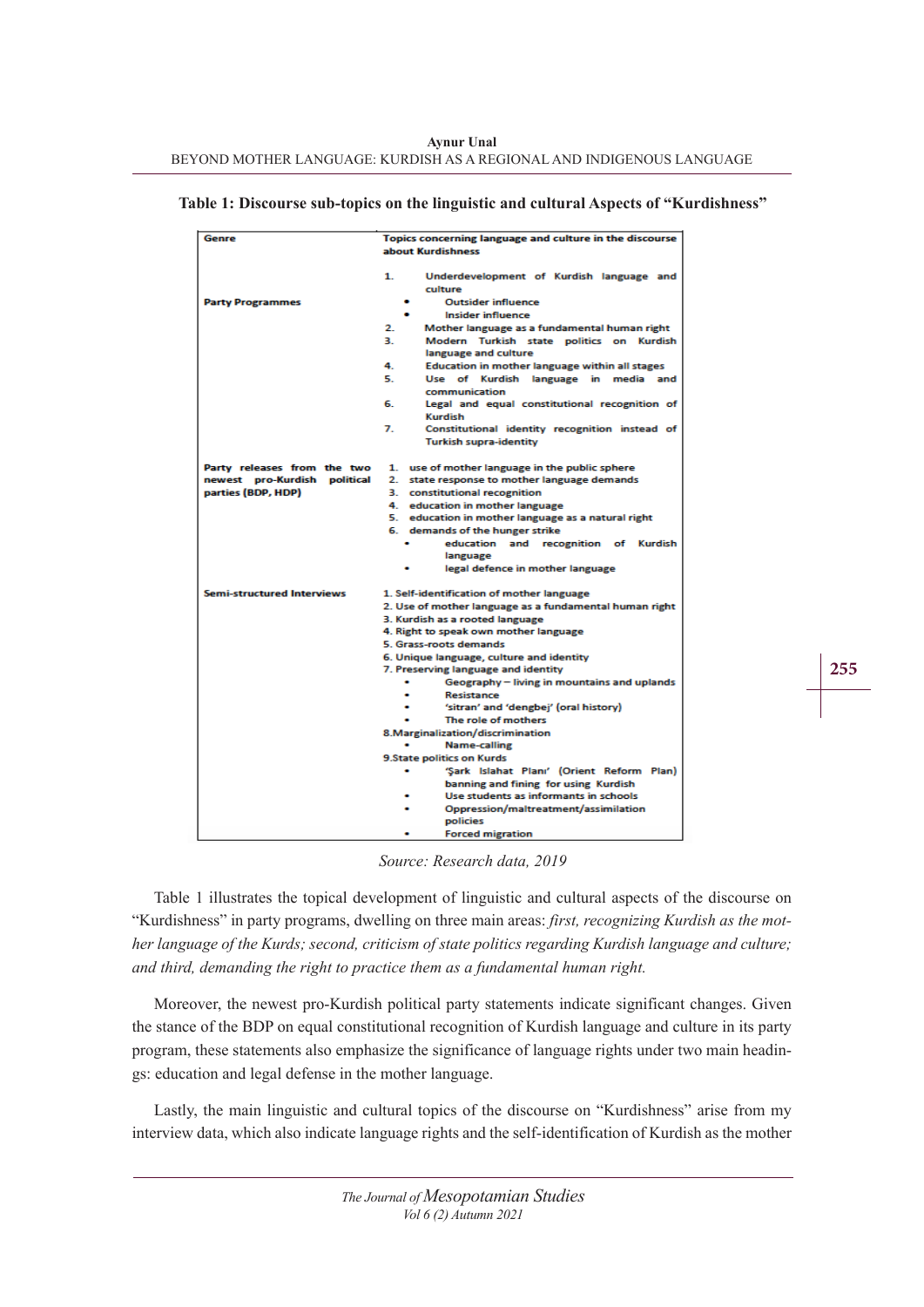language. Having provided the general frame of topical development of the significance of language and culture within the Kurdish political movement above, Table 2 presents nomination and predication discursive strategies on how the elements of language and culture are named, described and characterized.

|  | Table 2: Discursive strategies and linguistics means of language and culture in Kurdishness |
|--|---------------------------------------------------------------------------------------------|
|--|---------------------------------------------------------------------------------------------|

| <b>Nomination Strategies</b>                                                                                                                                                           | <b>Predication Strategies</b>                                                                                                                                                                                                                                                                                                                                                                                                                                                                                                              |  |
|----------------------------------------------------------------------------------------------------------------------------------------------------------------------------------------|--------------------------------------------------------------------------------------------------------------------------------------------------------------------------------------------------------------------------------------------------------------------------------------------------------------------------------------------------------------------------------------------------------------------------------------------------------------------------------------------------------------------------------------------|--|
| How are persons, objects,<br>phenomena/events, process, and<br>actors relating to linguistic and<br>cultural identification of<br>Kurdishness named and referred<br>to linguistically? | What characteristics, qualities and features are<br>attributed to social actors, objects, phenomena/events,<br>and processes?                                                                                                                                                                                                                                                                                                                                                                                                              |  |
| Kurdish nation                                                                                                                                                                         | people with a unique culture and language                                                                                                                                                                                                                                                                                                                                                                                                                                                                                                  |  |
| Local governors ('bey' in<br>Turkish)/tribes/outsiders                                                                                                                                 | caused the underdevelopment of Kurdish culture and<br>language                                                                                                                                                                                                                                                                                                                                                                                                                                                                             |  |
| Turkish constitution                                                                                                                                                                   | not recognize Kurdish language                                                                                                                                                                                                                                                                                                                                                                                                                                                                                                             |  |
| <b>Turkish Penal Code</b>                                                                                                                                                              | aimed for assimilation of the Kurds                                                                                                                                                                                                                                                                                                                                                                                                                                                                                                        |  |
| Political Parties Law, Law<br>no:2932<br>Kurdish                                                                                                                                       | allow restrictions on practice of Kurdish<br>mother language of the Kurds<br>۰<br>rooted language<br>second native language<br>۰<br>regional language<br>a natural right<br>a human right<br>a fundamental right<br>a basic human right<br>$\bullet$<br>a solution to the Kurdish issue<br>۰<br>demanded in primary education<br>demanded in higher education<br>should be used in public spaces<br>should be used in media and communication and<br>developed, promoted, and pursued in literature<br>should be practiced in TV and radio |  |
| Other ethnic nation                                                                                                                                                                    | Should have the right to have education in their mother<br>language                                                                                                                                                                                                                                                                                                                                                                                                                                                                        |  |
| Kurdish, Arabic, Persian, Laz                                                                                                                                                          | Should be the education language of their communities<br>and an elective module in the West.                                                                                                                                                                                                                                                                                                                                                                                                                                               |  |
| Nowruz<br>Mem û Zin<br>sitran' and 'dengbej<br>Geographical features<br>State's assimilation policies                                                                                  | the cultural practice of Kurds<br>Kurdish romantic poem written in Kurdish<br>enabled the survival of the Kurdish language<br>a second important factor that enabled survival of the<br>Kurdish language<br>failed to meet expectations                                                                                                                                                                                                                                                                                                    |  |

*Source: Research data, 2019.* 

As data collected from three main sources, semi-structured interviews particularly provided deeper perspective on the perception of language. It is worth emphasizing that five of the 20 deputies had a non-Kurdish ethnic background, but three of them were elected from east and southeast Turkey, and two of them speak Kurdish at an advanced level. As they identify their native language as Arabic, they defined Kurdish as their second native language.

## **4.1. Kurdish as Self-Identified Mother Language**

**256**

It is imperative to state that the recognition of the Kurdish language and the demand for education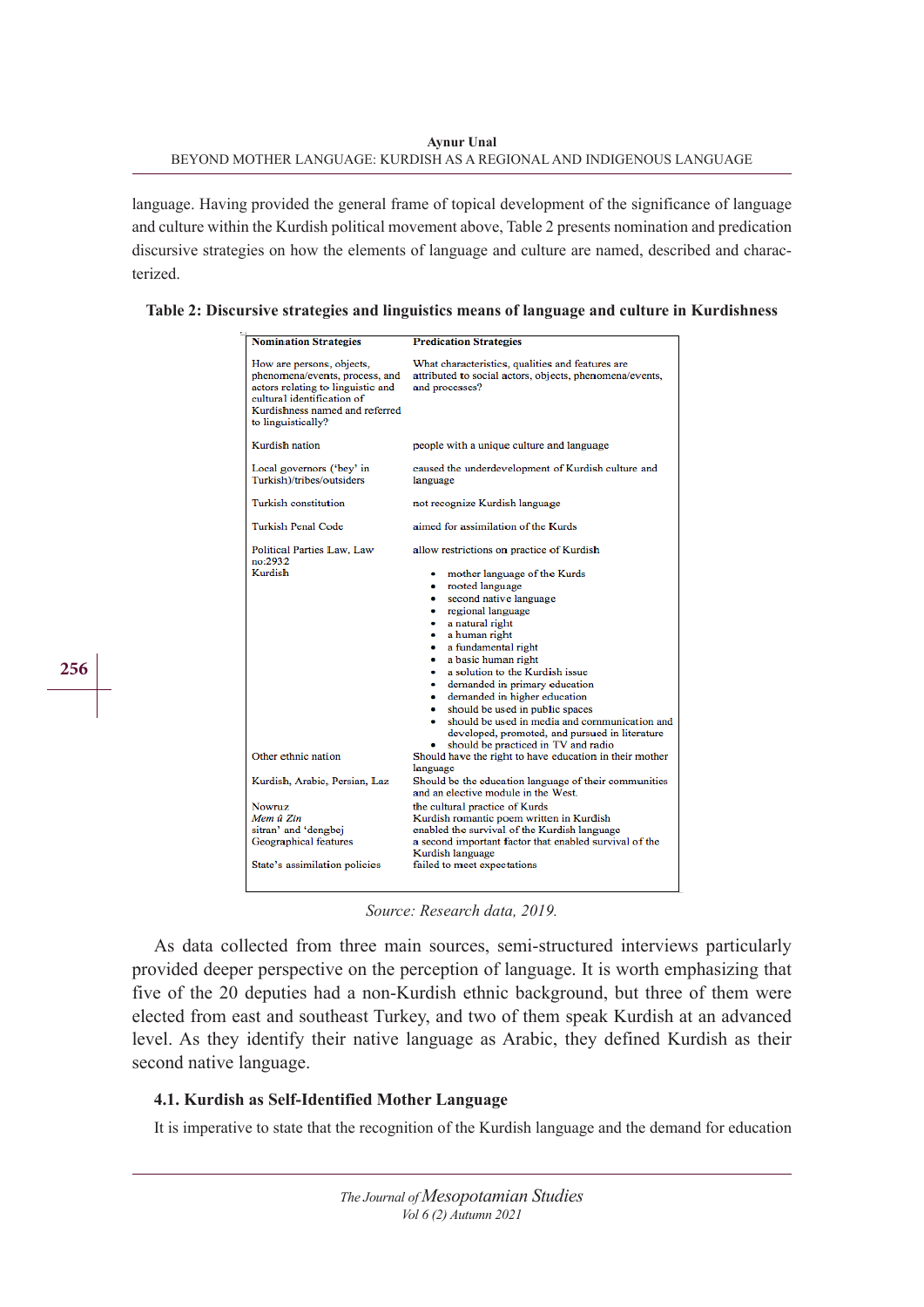**Aynur Unal** BEYOND MOTHER LANGUAGE: KURDISH AS A REGIONAL AND INDIGENOUS LANGUAGE

in the mother tongue struggle is not limited to political parties that continue to exist as civil society movements as well. To give an example, the TZP Kurdi Movement (Tevgera Ziman ü Perwerdehiya Kurdi /Kurdish Language and Educational Movement) that founded by mother tongue activists and in 2006, It has become an important factor in the struggle for education in mother tongue (Sidal, 2019). Recognizing the struggles of various civil and institutional entities outside the Kurdish political movement over the claims of Kurdish mother tongue rights, the Kurdish parliamentary political movement in Turkey has a long history to demand the use of the Kurdish language in education and other aspects of communication against the ongoing oppression and mistreatment of the state involving denial and assimilation policies. A senior Kurdish politician in the Kurdish political movement, Deputy 1, highlighted recent developments regarding the restriction of Kurdish.

Deputy 1: Today is World Mother Tongue Day, but as a parliamentarian, I cannot speak my mother tongue in the parliament. Besides, even if I do, it is not recorded as "he spoke Kurdish. "My speech is recorded as "x." That is, when I speak Kurdish, it is not indicated as "he spoke Kurdish." It says just "x," not even a language, just "x" (2018).

Deputy 2 also talked about how forced internal migration, resulted from the state's assimilation practices, created new challenges for Kurds in Turkey.

Deputy2: So many things have been used to name Kurds, like Kurds are barbaric, animals, their lifestyle is savage. These have all been used since the beginning of the 1930s. For this reason, Kurds have had to protect themselves within their own spaces. That is, it became an issue to cover them up from the outside, but they have practiced their own culture and language inside their community (2018).

The assimilation practices, oppression by the state, and marginalization by the mainstream society, according to Deputy 2, in a way led the Kurds to preserve their language and culture.

Deputy 2: Moreover, when we look at the Republic period, Kurdish children were even used by teachers as informants in schools to determine whether Kurdish was spoken in their homes. As they oppress more, Kurds have developed more resistance to protect themselves. It did not end up how they planned, like suppression, destruction. On the contrary, it has created massive resistance, and our nation has been able to stand up on its own feet and protect its language, culture, and history (2018).

As the Deputy pointed out, the resistance of Kurds to state practices and social attitudes has been based on collective identity consciousness that did not start with the political movement. Deputy 2 , who also holds a law degree, suggested that the protection of the Kurdish culture and language has been at the very center of the struggle. Moreover, that claim is supported by scholars, such as Stephen Blum and Amir Hassanpour (1996), in their discussion of the oppression that Kurds have faced. Even the Kurds' awareness of identity and expression of the nation's ancestry in their songs has disturbed the state. "For precisely this reason, in 1967, the Turkish government made it illegal for Kurds to own or distribute recordings in 'a language other than Turkish'" (p.325). Therefore, this systematic discrimination and oppression on cultural and linguistic practices has become a vital part of the main agenda of the Kurdish political movement.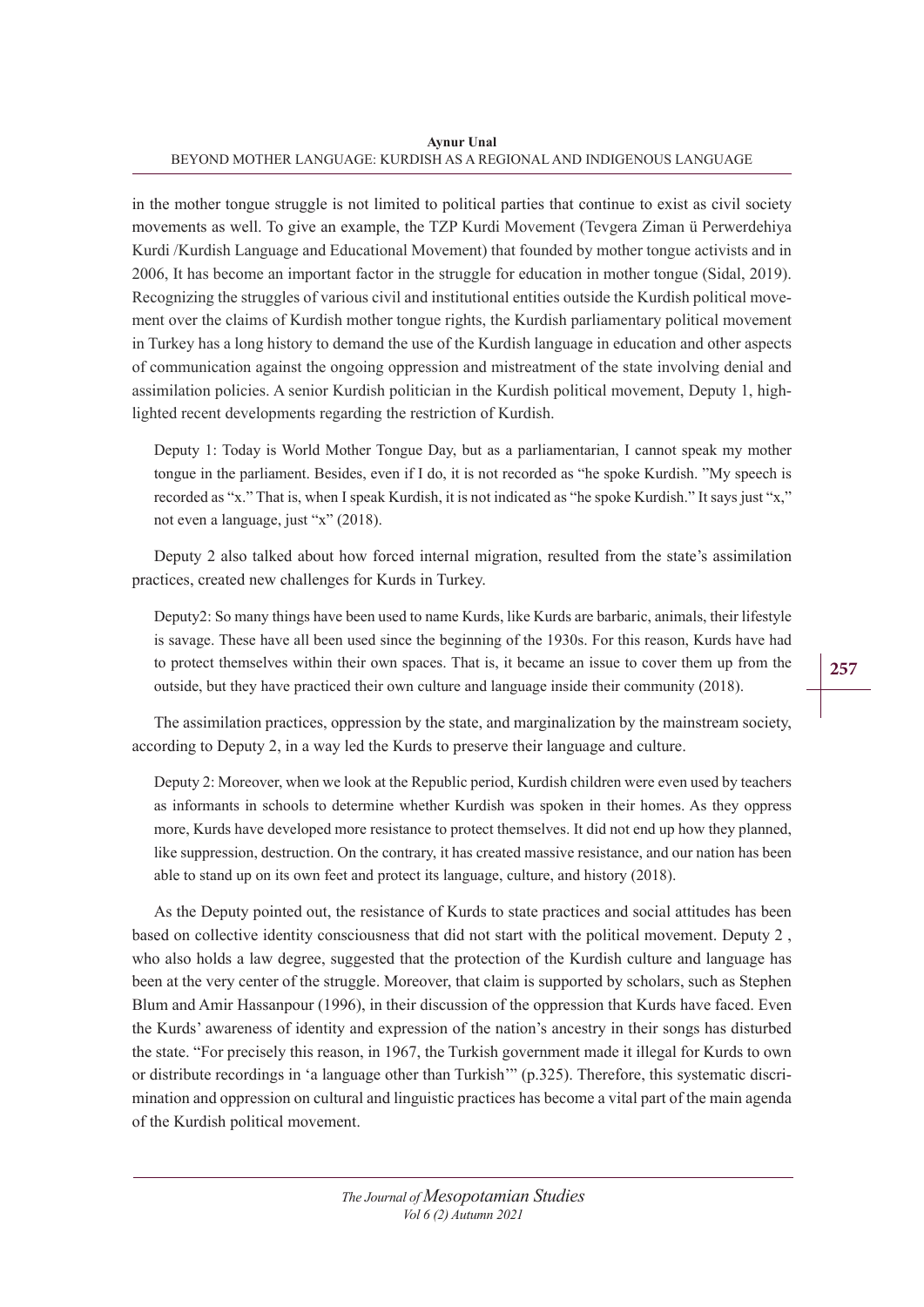#### **4.2. Non–Kurd Speakers: Kurdish as Home and Second Natural Language**

This intimate connection between indigenous people and a particular territory, which is also defined as an ancestral land/homeland, is a significant theme that has been interpreted to distinguish them from ethnic minorities. One of the most striking results to emerge from the data is that both Kurd and non-Kurd members of the Kurdish political movement in Turkey do not identify Kurds as an ethnic minority. They firmly state the pre-existence of the Kurds in the region as one of the autochthonous nations of Mesopotamia. For example, one interviewee said:

Deputy 3: We are the children of this nation who have lived in this land, Kurdistan, for 5,000 years (some resources suggest 3,000 years). How come we can be separatists, and how come speaking this language can do any harm? (2018)

Recognition and understanding of Kurdish as the mother language of the Kurds also draws attention to the significance of language when people seek self-determination. As presented in Table 1, language is a crucial part of the discourse about "Kurdishness," which leads to "a politico-cultural concept of 'mother tongue'." This concept is closely related to national or regional identity formation or state formation (Kroon, 2003:36).

While the notion of "mother language" is commonly referred to for native languages, Kroon (2003) suggests "home language" for language acquisition, since the mother is not the only individual with an influence on language learning in the home environment (p. 35). That point becomes significant when acquiring native languages before getting into the mainstream education system, which is different from the mother's native language. As a native language, a crucial part of ethnic identity indicates the importance of collective identity. This point very much applies to one of the deputies who identifies himself as a Kurd but does not identify his mother language as Kurdish. Deputy 4 can explain this more clearly as:

Deputy 4: Kurdish is not my mother tongue because my mother was a Turk. Since we grew up in that region, my late mother also started to speak Kurdish, even though she had some accent disorders. So, I have been speaking both languages for as long as I can remember. I learned English later, as well. Kurdish is not my mother tongue, but it is one of my primary languages. However, I call myself Kurd (2018).

Moreover, my data indicates that there are different ways of recognizing and identifying Kurdish within the Kurdish political movement. First, as mentioned above, the mother language or one's "own language" is mostly used by political party programs and Kurdish deputies. The other one is its identification as "the second native language" by those born and raised in the Kurdish region (east and southeast Turkey); for example, Deputy 5 and Deputy 6 speak Arabic and Kurdish, as well as Turkish. Deputy 5 explained how he learned Kurdish:

Deputy 5: My father was a civil servant at the district registry office. I was born in Silvan. I had part of my primary school education there and another part in the Hazro district of Diyarbakır. At that time, I learned Kurdish as well, while I was there.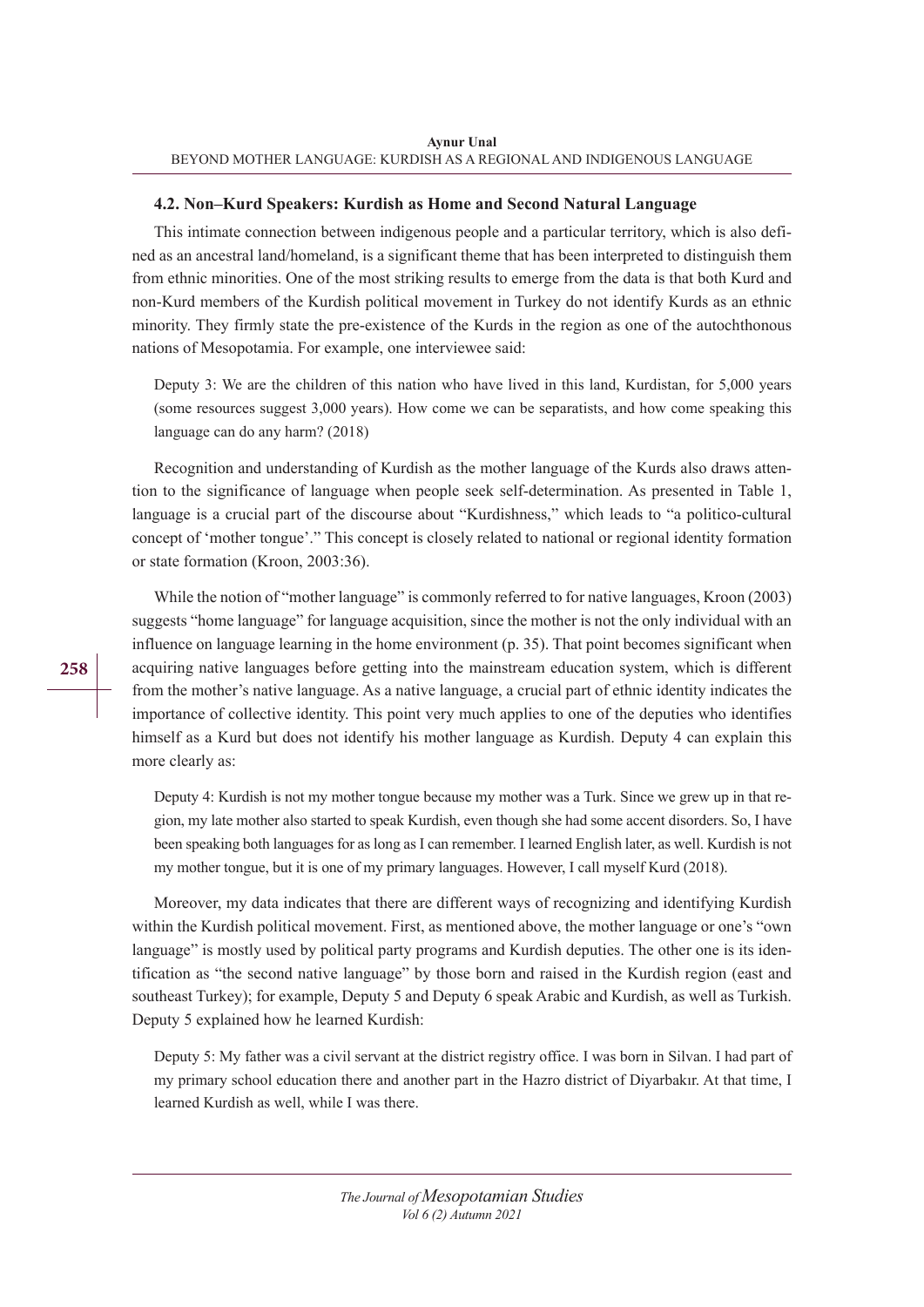Deputy 6 who is currently co-chair of the HDP and is a professor of public and constitutional law. He also speaks four languages, Kurdish, Turkish, German, and English, apart from his mother language, Arabic. He similarly stated:

Deputy 6: I was born in Mardin in 1963. I'm from the Arab people of Mardin. I am saying that I think it is necessary now. Otherwise, I do not feel stress specifically. My mother tongue is Arabic. I speak Kurdish very well, too.

The ways of learning Kurdish of those who come from a non-Kurdish ethnic background also indicate the Kurdish region's significance and Kurdish language because this learning process is developed voluntarily and naturally. Above last two statements from the deputies also make the multiculturality of the region appear obvious. These deputies' self-identification of bilingualism is indicated before mainstream education, which is only in Turkish. Deputy6 also pointed out the multiculturality of the region and why it is identified as Kurdistan.

Deputy 6: There are Armenians, there are Kermanis, there are Arabs, the group I belong to, in Turkish Kurdistan. However, there were already all these peoples in the Middle East; it is not accurate to assume that the region could be homogeneous. It cannot be said, because peoples are intertwined. However, the region we call Kurdistan is a piece of land developed more with the unity of language and culture of the Kurdish people since ancient times (2018).

Referring back to Field (2011) regarding native bilingualism in multicultural societies, as Deputy 6 states, the way a language is learned often determines how it will be used in a community. Being a member of a multicultural community might lead to developing a second language without formal education, as in the Kurdish region. In addition to various religious beliefs in the area, such as Judaism, Christianity, Islam, Shamanism, and Yazidism, different ethnic groups such as Kurds, Syriacs, Arabs, Turks, and Armenians live together in this region even today (Işık and Güneş, 2016).Below table presents a more comprehensive study on the regions and its languages.

|                              | Spoken Language % |         |        |        |
|------------------------------|-------------------|---------|--------|--------|
|                              | Kurmanji          | Turkish | Zazaki | Arabic |
| Household                    | 65.8              | 26.6    | 3.6    | 4      |
| Community                    | 57.4              | 38.2    |        | 2.4    |
| Official Institutions   11.7 |                   | 88.1    | 0.1    | 0.1    |

|  | Table 3. The percentage of languages used at homes, in local communities and official institutions. |
|--|-----------------------------------------------------------------------------------------------------|
|--|-----------------------------------------------------------------------------------------------------|

*Source: Adapted from Center for Socio-Political Field Studies (2020) Research on Language Use in Eastern and Southeastern Anatolia Regional Provinces.* 

The above findings originate from research carried out by the Center for Socio-Political Field Studies in 2020. Table 3 presents collected data in sixteen provinces the eastern and south-eastern Anatolia regions including Diyarbakır, Şanlıurfa, Şırnak, Batman, Adıyaman Dersim, Kars, Iğdır and 49 districts of these provinces. The research interviewed face-to-face 5600 people also clearly shows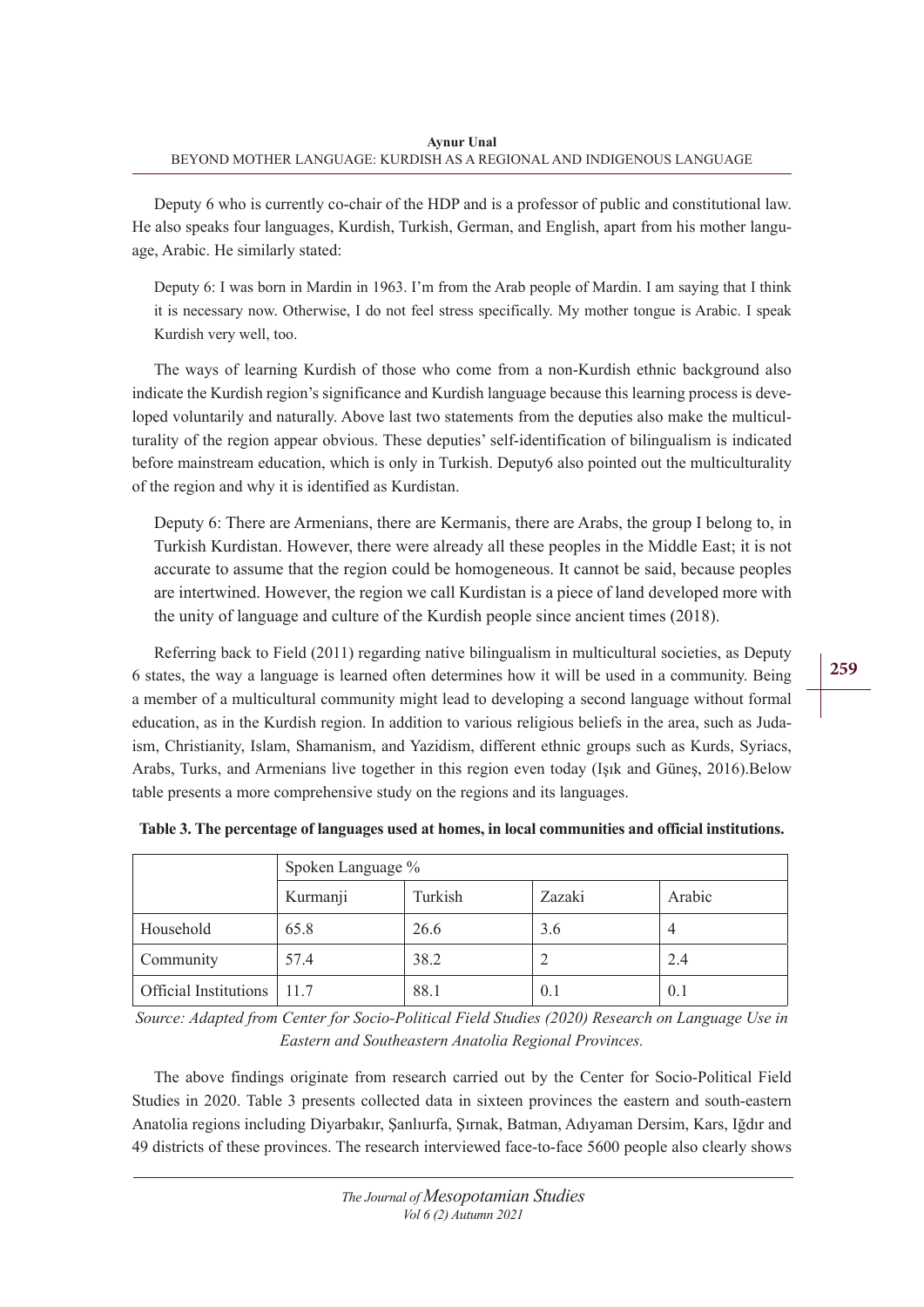the multilingual nature of the region and the dominance of the Kurdish as a household and community language (Sosyo Politik Saha Araştırmaları Merkezi,2020).

In another study focused on mother tongues conducted in Mardin, a city in Southeast Turkey, Erkinay (2009) suggests that individuals reported Kurdish, Arabic, and Syriac as their mother tongues. On the other hand, Turkish was included in the "Other languages" category regardless of the native language of the respondents. Although the multilingualism of the region, stated clearly above in both studies, has not been officially recognized, the region has been largely preserved until today.

As the Deputy also pointed out, this unity of culture and language of the Kurds is another important reason for them being a target of the state's systematic assimilation policy and practices. Forced displacement of the Kurds and Turkification of the region through relocation have been among the Republic of Turkey's primary practices since its early years.

#### **5. Resettlement Policies: Adaptation of Settlers to Kurdish Language and Culture**

The Kurds' collective identity consciousness, who are also the largest non-Turkish ethnic group, led them to become the main target of the state's ideology of Kemalism, which was introduced as the founding ideology of modern, civilized, nationalist, secular Turkey. The evidence from the early years of the Turkish state indicates that the state approached the Kurds and the Kurdish region systematically to eliminate further challenges.

A report prepared by the Interior Minister following the Sheikh Said rebellion in 1925, for example, called the "Eastern Reform Plan" (in Turkish: Şark Islahat Planı), proposed that Kurdish provinces be ruled"in a colonial way" and that the region be Turkified through forced resettlement. As part of the "reform" of the region, the Settlement Law (in Turkish: İskan Kanunu) of 1934 ordered the dispersion of Kurds to break up their social cohesion (Zeydanlioglu, 2012:106).

In the early years of the Turkish Republic, decreasing the Kurdish population's density in the Southeast regions was one of the state's primary political practices, implemented in two ways. As the Kurds were forced to migrate to primarily Turkish inhabited cities, Turkish immigrants from Europe were settled in Kurdish areas in the 1920–1940s (Kendal, 1980). Although this assimilation policy has affected thousands of Kurds throughout the country in the subsequent decades, another significant wave of displacement occurred during the 1990s (Taş, 2013). Even official statistics show that about 3,500 villages and hamlets in the southeast have been evacuated (Yeğen, 2015).

The aim of the state was to block the development of Kurdish language and culture, which, to some extent, was achieved through the forced displacement policy implementation. Marginalization, oppression, and the stigma attached to the Kurds in Western Turkey have given Kurds fewer opportunities to speak Kurdish and practice their culture. However, as this paper argues for the rooted and regional aspect of Kurdish, another significant outcome is that the population relocated in Kurdish regions acquired Kurdish instead of assimilating the Kurds into "Turkishness."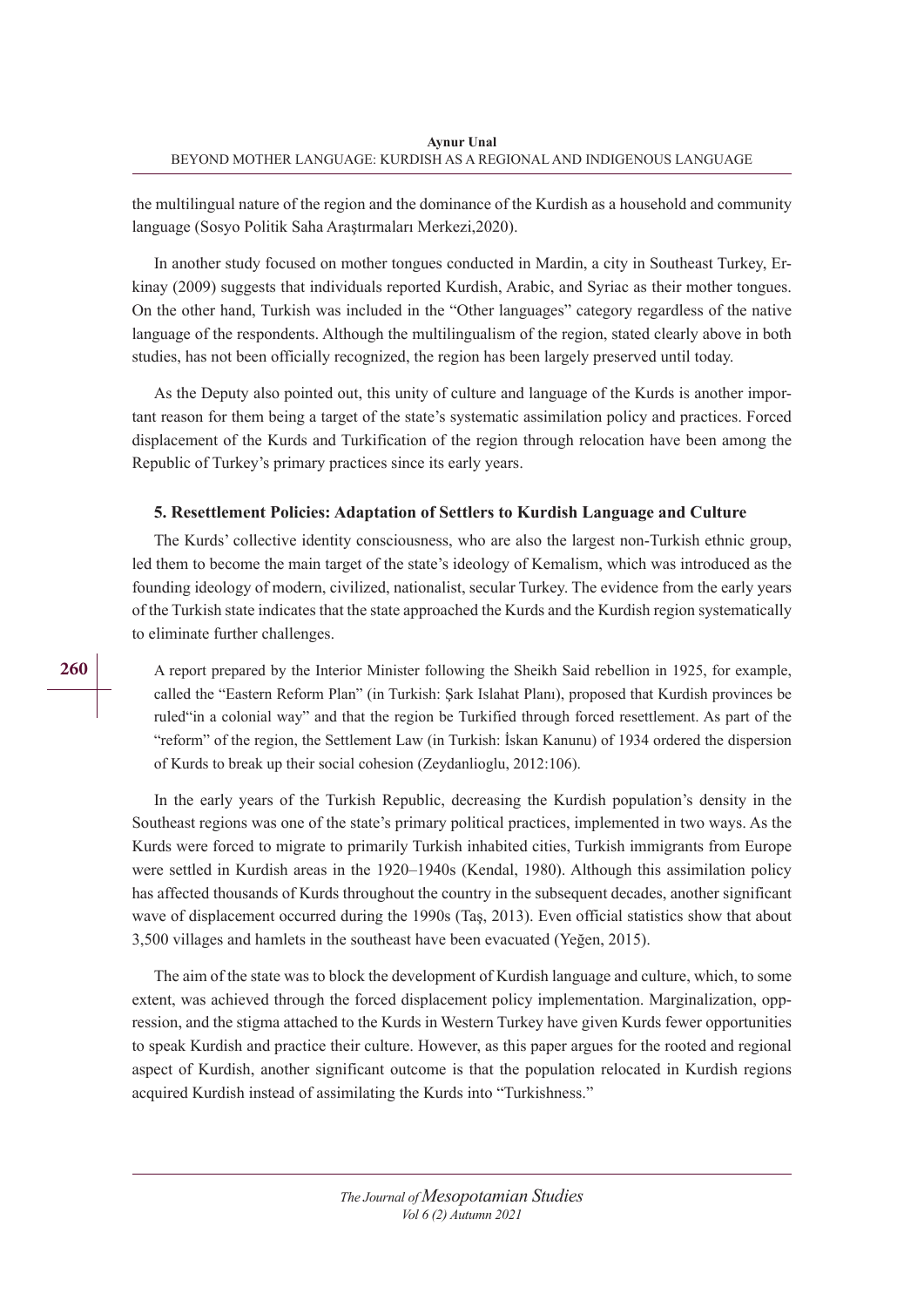Despite all the policies implemented to assimilate the Kurds since the early years of the Turkish Republic, Kurdish has remained as the regional language. One of the interviewed deputies of the HDP is, Deputy 7, who was born and raised in Batman, a city in the south-eastern Anatolia region of Turkey. Before getting involved in politics, the Deputy also served three terms as president of The Batman Branch of Human Rights Association. Despite the negative consequences of the underdevelopment of the region, Deputy 7 suggests that the deliberate abandonment of the region to social and economic underdevelopment also causes Kurdish to remain as the primary language there. The Deputy elaborates that more as follows:

Deputy 7: People were not being able to leave their villages to cities much, because there were no roads, no vehicles. There was also no electricity, so they used to have only gas lamps. They had to go to bed at 6 p.m. and get up at 5 a.m. Naturally, they did not have opportunity to learn the Turkish language. Therefore, the language of communication has been mainly Kurdish. When you go to Batman and its neighborhoods today, where the population is mostly immigrants, you would see that the women do not know Turkish (2018).

The Deputy's remark on this point was also a significant concern of the government in the 1940s. When the government sent an inspector to assess the development of cultural assimilation in south-eastern Turkey in 1940, the inspector reported that Turkish in the provincial towns of Diyarbakir in which most of the population was Turks was a second or even third language. Kurdish and Arabic across the countryside were spoken in public places and in houses (Üngör, 2009). In other words, whilst since the early years of the Turkish Republic, the underdevelopment of the Kurdish populated region has been one of the major concerns of the state, however, this underdevelopment has been addressed to oppress the Kurdish ethnic and cultural consciousness rather than providing economic and social development. As a result, such a disadvantage could also turn into an advantage as Deputy 7 pointed out.

Another important detail in the Deputy 7's statement was that Kurdish also became the native language of people who settled there through the state's assimilation policies. As mentioned above, the main aim of resettlement was to subsume the Kurds into "Turkishness." Yet, as Deputy 7explained, people relocated to the Kurdish region were assimilated into "Kurdishness," including linguistically, culturally, and even politically.

Deputy 7: Families were brought and given vast lands, thousands of acres. The logic was that, if a landowner were wealthy, since poor Kurdish villagers would obey Aghas and Sheikhs, the Kurds would be assimilated, Turkification would be successful. However, something interesting, opposite happened. For example, when I first met a girl called Zehra who seemed different, with green eyes, I thought she was Kurdish. Well, she was in a Kurdish dress, spoke Kurdish. When people referred to her as "Ew Tirk in," (in Kurdish: Turks), I asked, "Why do you say that?" They said that was because their origin was Turkish (2018).

The statement of Deputy 7 emphasized the significance of the Kurdish language and culture in the region, which have been denied and oppressed systematically. The state's assimilation policies have had a severe impact on the Kurdish region; however, the initial aim has not been achieved as it was intended. Another interview with a regional Deputy, 5, who identified himself as Mihallemi, that are Arabic-speaking people and with Arabs form the largest community in Mardin after the Kurds who are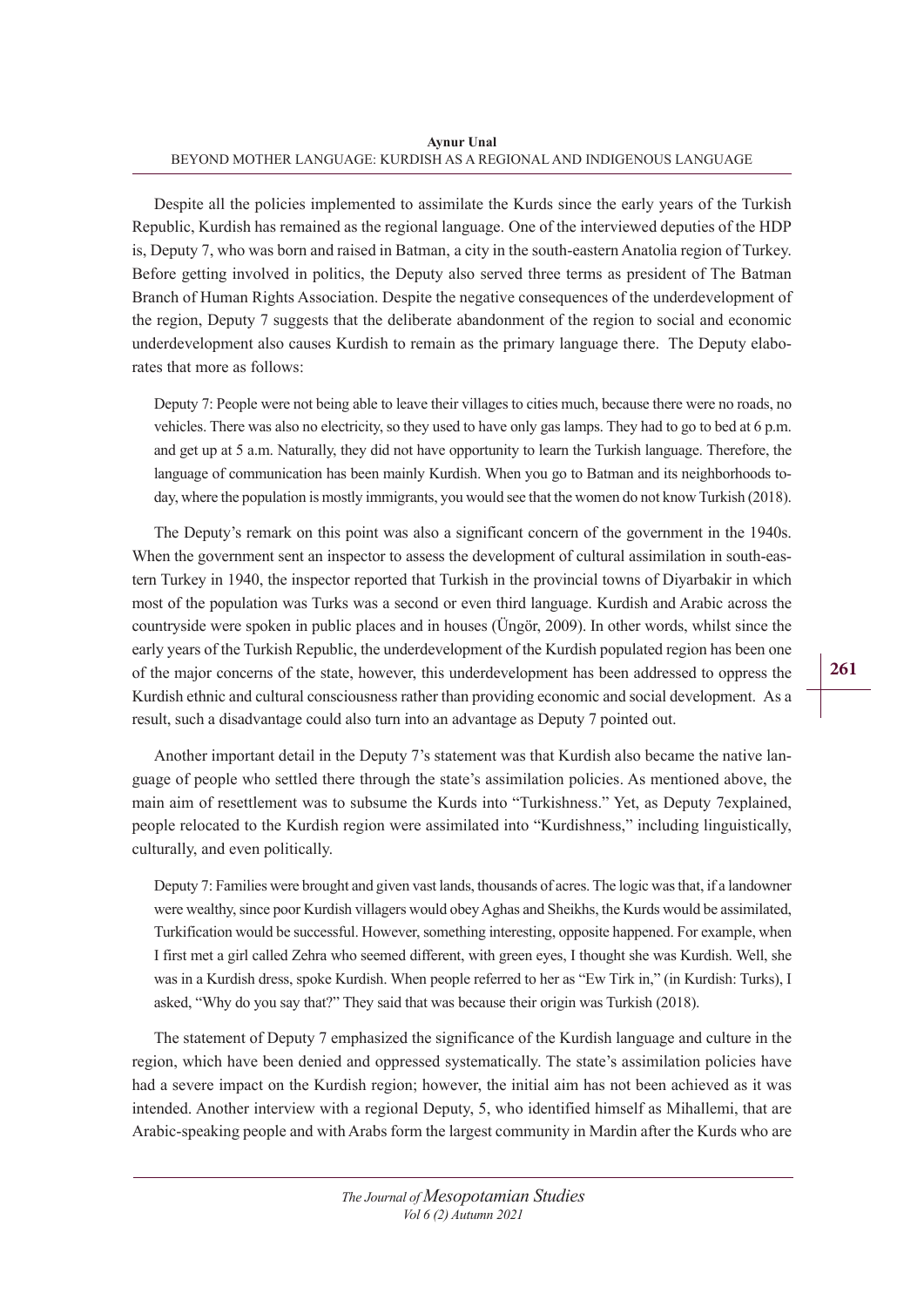among the oldest known ethnic groups in Turkey (Bozkurt 2020) also shed more light on the outcomes of assimilation practices.

Deputy 5: In fact, the plan was to Turkify the Kurds who came to the West, and for the Turks who went to the region to Turkify the remaining Kurds. However, the opposite happened. None of those who were driven here (in the West) became Turks; on the contrary, they preserved their "Kurdishness," or many of those who were driven from here to there also became Kurdish. They have been assimilated. Many Turkmen villages in Urfa and Diyarbakir are evidence of this(2018).

There are also scholarly views that do not agree with the definition of the ethnic identity, language and homeland of the Kurds. However, they do state that the Turks who were settled in this Kurdish region for the purpose of assimilation of the Kurds became Kurdish. Metin Herper (2007) evaluates the assimilation policy of the state through the analysis of the well-known nationalist sociologist Ziya Gökalp and continues as follows:" as already noted, he has argued that the process, or 'de-nationalization as he put it, had been a two-way street; that is, one came across both the Turkification of some Kurds who lived in urban areas and the Kurdification of some Turks who lived in rural areas (p.53)"

Considering that the Turkish state does not recognize the Kurdish language as a rooted or native language, the above statements emphasize these crucial points. Firstly, it shows that Kurdish is defined as the local language of the Kurdish region, which is identified as the historical homeland of the Kurds. The second significance suggests that Kurdish is a deeply rooted and actively used language by people from other ethnic groups in the region, too.

#### **Conclusion**

Based on research exploring indigeneity principles in "Kurdishness," this paper has presented the indigenous aspect of the Kurdish language. Regardless of having a Kurdish or non-Kurdish background, all the interviewed deputies stated the importance of recognizing Kurdish as well as the right to use it in education and all forms of communication. Alongside this significant finding, this paper aimed to draw attention to the language–territory relation by studying Kurdish as an indigenous language that is spoken by the indigenous peoples of the region (Owolabi and Nurudeen, 2020).

The denial, oppression, and marginalization of Kurdish have been officially carried out under the Turkish state's policy and regulations by implementing forced migration and resettlement practices. Although the research data also suggest that these assimilation policies had a severe impact on Kurdish culture and language, decades after all these efforts, the state made peoples from the region and other parts of the country identify themselves as Kurds and claim their native/mother language rights.

Besides the fact that Kurdish is a rooted language, it being a regional/local language has been a crucial factor in the resistance to the state and its assimilation policy. For this reason, the policy of resettling Turks in the region, which began in the early years of the Republic, did not yield the state's expected result. On the contrary, the data show that they were assimilated into the Kurdish culture and language. The second important finding is that Kurdish is a regional language in the area. This language is naturally learned by individuals without a mainstream education from other indigenous communities, as non-Kurdish people speak Kurdish through inter-community interaction.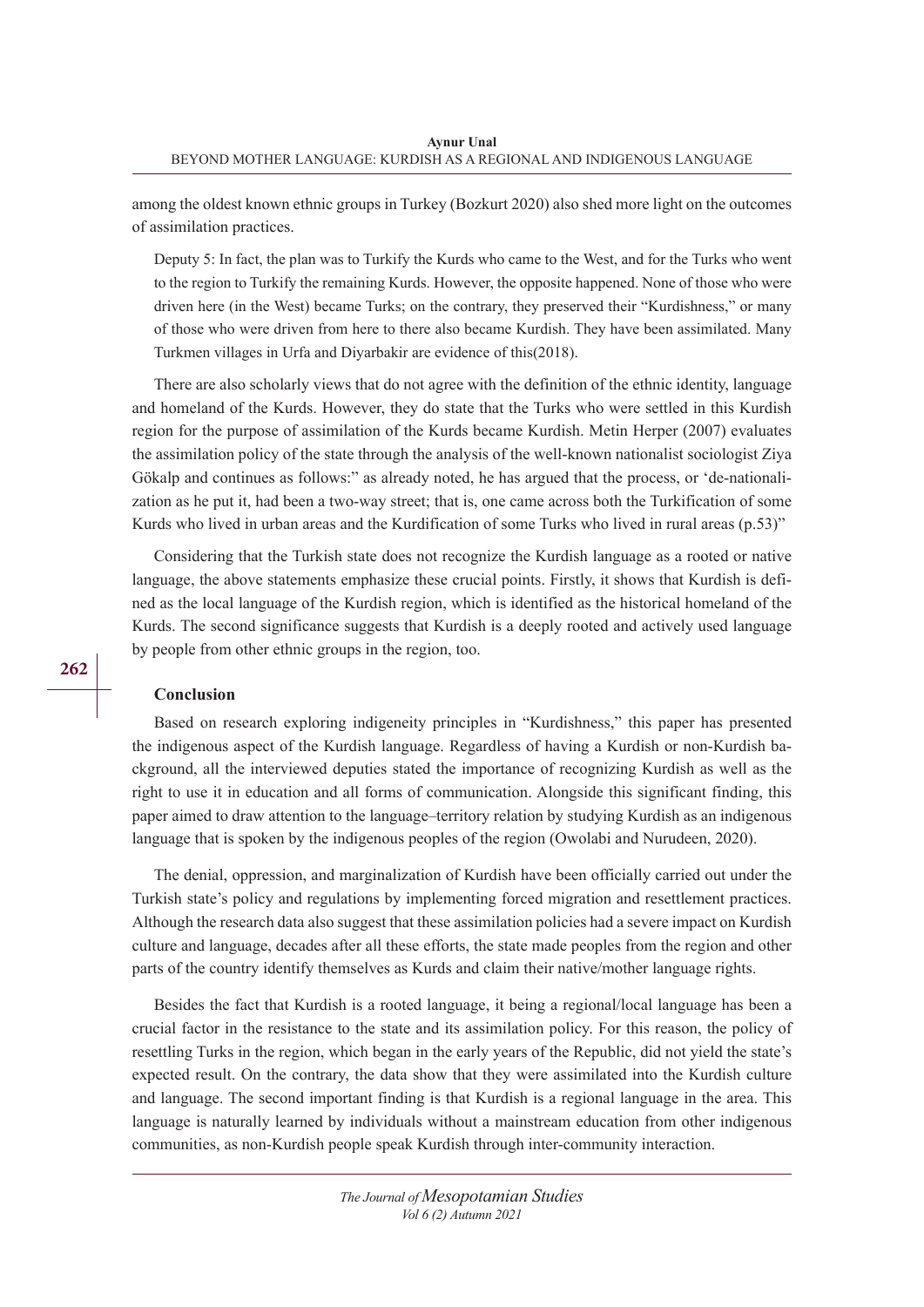#### **References**

- Alaska Native Knowledge Network.(2001). Guidelines for strengthening indigenous languages.*Assembly of Alaska Native Educators Anchorage.* http://ankn.uaf.edu/Publications/Language.pdf
- Alkadry, M. G. (2002). Reciting Colonial Scripts: Colonialism, Globalisation and Democracy in the Decolonized Middle East', *Administrative Theory & Praxis,* 24(4), 739-762.
- Beckett, G. H., and MacPherson, S. (2005). Researching the Impact of English on Minority and Indigenous Languages in Non-Western Contexts. *TESOL Quarterly,* 39(2), 299–307.
- Beşikçi, İ. (1977). *Kürtlerin 'mecburi iskânı.* Komal.

Billig, M. (1995). *Banal Nationalism,* London: SAGE.

- Blum, S., & Hassanpour, A. (1996). "The morning of freedom rose up": Kurdish popular song and the exigencies of cultural survival. *Popular Music,* 15(3), 325–43.
- Bozkurt, A. 2020. "The Historical Roots of The Mhallami Arabs In Turkey As A Subject Of Debate." Uluslararası Sosyal Araştırmalar Dergisi / The Journal of International Social Research 13(70).
- Barcham, M. (2000). (De) Constructing the Politics of Indigeneity, in Ivision, D., Patton, P. and Sanders, W. (Eds.) Political Theory and The Rights of Indigenous Peoples. Cambridge University Press, 137-151.
- Canessa, A. (2007). Who is indigenous? Self-identification, indigeneity, and claims to justice in contemporary Bolivia. Urban Anthropology and Studies of Cultural Systems and World Economic Development, 36(3), 195–237.
- Council of Europe (2009). Regional, minority and migration languages, Language Policy Division. Retrieved September 18, 2021, www.coe.int/lang
- Degawan, M. (2020). Indigenous languages: Knowledge and hope. UNESCO Courier.https://en.unesco.org/courier/2019-1/indigenous-languages-knowledge-and-hope
- **263**
- De la Cadena, M.(2010). Indigenous cosmopolitics in the Andes: Conceptual reflections beyond "politics." Cultural Anthropology,25(2), 334–370.
- Eppler, E. and Benedkt, J. (2017). A perceptual dialectological approach to linguistic variation and spatial analysis of Kurdish varieties, Journal of Linguistic Geography. 109–130.
- Field, F. (2011). Bilingualism in the USA: The Case of the Chicano-Latino Community. Amsterdam & Philadelphia: John Benjamins.
- Fishman, J. (1972). A. Language and nationalism: Two integrative essays. Newbury House Publishers.
- Gambetti, Z. (2010). Decolonizing Diyarbakir: Culture, identity and the struggle toappropriate urban space.InK. A. Ali, & M. Rieker (Eds.), Comparing cities: The Middle East and south Asia(pp. 95–127). Oxford University Press.
- Guenther, M., Kenrick, J., Kuper, A., Evie Plaice, E., Thuen, T., Patrick Wolfe, P., Zips, W. and Barnard, A.( 2006). The Concept of Indigeneity', Social Anthropology, 14(1), 17-32.
- Harris, L. (2008). Postcolonialism, Post development, and Ambivalent Spaces of Difference in Southeastern Turkey', Geoforum, 39, 1698-1708.

Hassanpour, A. (1992). Nationalism and language in Kurdistan 1918–1985. Edwin Mellon Press.

- Hassanpour, A., Sheyholislami, J. and Skutnabb-Kangas, T. (2012).Introduction. Kurdish: Linguicide, resistance and hope, *International Journal of the Sociology of Language*, 217, 1-18.
- Hassanpour, A. (1999). Modernity, popular sovereignty and the Kurdish question: a rejoinder to Argun, Journal of Muslim Minority Affairs, 19(1),105-114.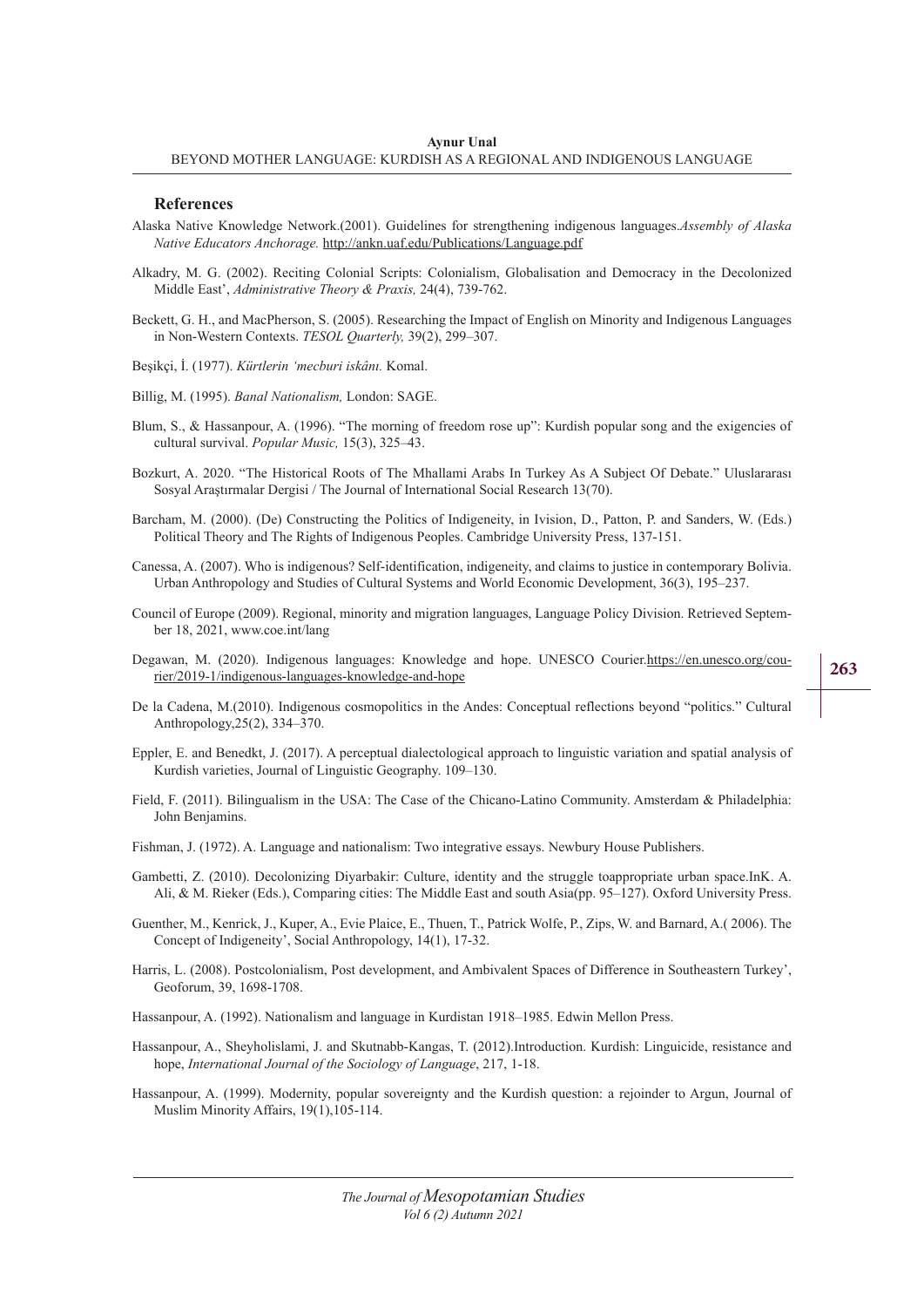Heper, M. (2007) The State and Kurds in Turkey: The Question of Assimilation., UK: Palgrave Macmillan.

- Hicks, J. (2004) 'On the Application of Theories of 'Internal Colonialism' to Inuit Societies' the Annual Conference of the Canadian Political Science Association, Winnipeg. Available at: https://www.cpsa-acsp.ca/papers-2004/Hicks. pdf (Accessed 35 May 2018).
- Hind, R. J. (1984) 'The Internal Colonial Concept', Comparative Studies in Society and History, 26(3), 543-568.
- Hobsbawm, E. (1996).Language, culture, and national identity.Social Research,63(4), 1065–1080.
- Hodgson, D. L. (2002). Introduction: Comparative perspectives on the indigenous rights movement in Africa and the Americas.American Anthropologist, 104(4),1037–049.
- Işık, G. and Güneş, M. (2016). Transferring the heritage of multiculturalism to future:Mardin sample, TÜCAUM VIII. Geography Symposium. Retrieved September 19, 2021, http://tucaum.ankara.edu.tr/tucaum-viii-cografya-sempozyumu/
- Houston, C. (2009).An Anti-History of a Non-People: Kurds, Colonialism, and Nationalism in the History of Anthropology, The Journal of the Royal Anthropological Institute, 15(1),19-35.
- Kendal, M. N. (1980). Kurdistan in Turkey. InG. Chailand (Ed.), People Without A Country: The Kurds and Kurdistan. Zed Press.
- Kingsbury, B. (2008). Indigenous peoples in international law: A constructivist approach to the Asian controversy. In C. Erni (Ed.), The concept of indigenous peoples in Asia: A resource book(103–160).International Work Group for Indigenous Affairs.
- Kroon, S. (2003). Mother tongue and mother tongue education. In J. Bourne & E. Reid (Eds.), Language education:World yearbook of education(pp. 35–48).Kogan.
- Lave, J., and Wenger, E. (1991). Situated Learning: Legitimate Peripheral Participation. Cambridge: Cambridge University Press.
- MacKay, F. (2002) A Guide to Indigenous Peoples' Rights in the International Labour Organization, Programme Forest Peoples Programme. Retrieved September 17, 2021, https://www.forestpeoples.org/sites/fpp/files/publication/2010/09/iloguideiprightsjul02eng.pdf
- Martins, P. H. (2018). Internal colonialism, postcolonial criticism and social theory. Revue du MAUSS permanent. http://www.journaldumauss.net/?Internal-Colonialism-Postcolonial-Criticism-and-Social-Theory
- McDermott, R. (1993). The acquisition of a child by a learning disability. Understanding practice: Perspectives on activity and context. In J. Lave & S. Chaiklin (Eds.), (269-305). Cambridge, MA: Cambridge University Press.
- McLaughlin, J., Whatman, S.,Ross, R., & Katona, M. (2012). Indigenous knowledge and effective parent–school partnerships: Issues and insights. In J. Phillips and J. Lampert (Eds.),Introductory Indigenous Studies in Education: Reflection and the Importance of Knowing, 2nd ed.(178–195). Pearson EducationAustralia.
- Morsink, J. (1999). The Universal Declaration of Human Rights: Origins, Drafting, and Intent. University of Pennsylvania Press.
- Nor, N.M. and Ab Rashid, R. (2018). A review of theoretical perspectives on language learning and acquisition, Kasetsart Journal of Social Sciences, 39(1), 161-167.
- Onar, N. F., Liu, J. H. and Wodward, M. (2014). Critical junctures? Complexity and the post-colonial nation-state, International Journal of Intercultural Studies, 43(A), 22-34.
- Owolabi, T. O. and Nurudeen, N. A. (2020). Indigenous Language Media and Communication for Health Purposes in the Digital Age . In K. Oyesomi, & A. Salawu (Ed.), Emerging Trends in Indigenous Language Media, Communication, Gender, and Health (123-145). United States: IGI Global.
- Pasikowska-Schnass, M. ( 2017). Regional and minority languages in the European Union, EPRS | European Parliamentary Research Service European Parliament. Retrieved September 17, 2021, https://www.europarl.europa.eu/